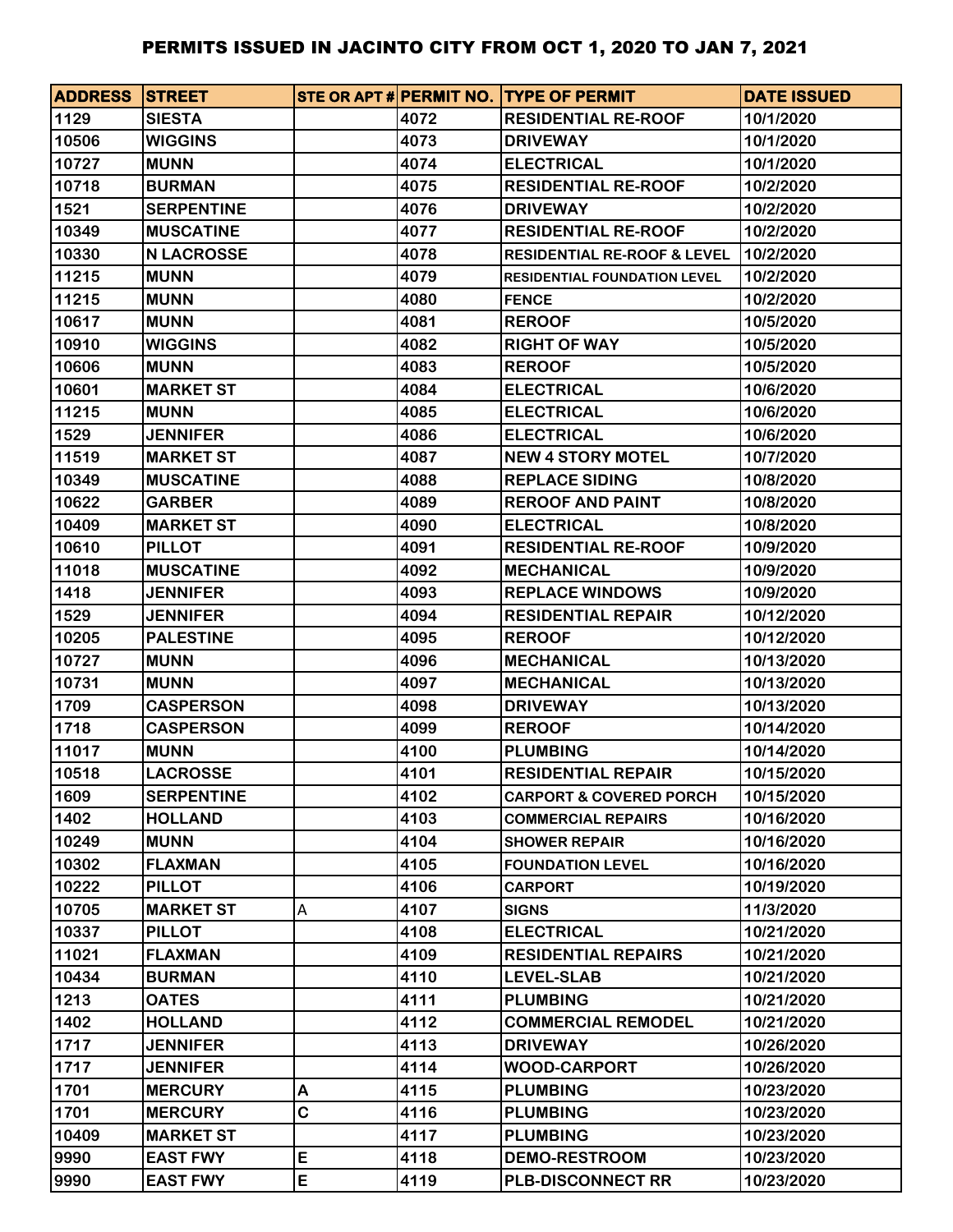| 11519 | <b>MARKET ST</b> | A   | 4120 | <b>PLUMBING</b>                        | 10/26/2020 |
|-------|------------------|-----|------|----------------------------------------|------------|
| 10314 | <b>EAST FWY</b>  |     | 4121 | <b>SIGN</b>                            | 11/2/2020  |
| 10206 | <b>PALESTINE</b> |     | 4122 | <b>PLUMBING</b>                        | 10/27/2020 |
| 10206 | <b>PALESTINE</b> |     | 4123 | <b>RESIDENTIAL RE-ROOF</b>             | 10/27/2020 |
| 931   | <b>MERCURY</b>   | A   | 4124 | <b>ELECTRICAL</b>                      | 10/30/2020 |
| 931   | <b>MERCURY</b>   | B   | 4125 | <b>ELECTRICAL</b>                      | 10/30/2020 |
| 11021 | <b>BURMAN</b>    |     | 4126 | <b>FENCE</b>                           | 10/30/2020 |
| 10434 | <b>MUSCATINE</b> |     | 4127 | <b>GRADE/FILL DIRT</b>                 | 10/30/2020 |
| 1628  | <b>CHAZEN</b>    |     | 4128 | <b>FENCE</b>                           | 10/30/2020 |
| 11025 | <b>MUSCATINE</b> |     | 4129 | <b>RESIDENTIAL REPAIR &amp; LEVEL</b>  | 10/30/2020 |
| 10522 | <b>CHADWICK</b>  |     | 4130 | <b>MECHANICAL</b>                      | 10/30/2020 |
| 10249 | <b>MUNN</b>      |     | 4131 | <b>PLUMBING</b>                        | 11/2/2020  |
| 931   | <b>MERCURY</b>   | A   | 4132 | <b>PLUMBING</b>                        | 11/2/2020  |
| 10206 | <b>PALESTINE</b> |     | 4133 | <b>RESIDENTIAL - REMODEL</b>           | 11/2/2020  |
| 10138 | <b>BURMAN</b>    |     | 4134 | <b>WOOD BACK PATIO</b>                 | 11/2/2020  |
| 10206 | <b>PALESTINE</b> |     | 4135 | <b>ELECTRICAL</b>                      | 11/2/2020  |
| 10434 | <b>BURMAN</b>    |     | 4136 | <b>RESIDENTIAL - REMODEL</b>           | 11/3/2020  |
| 10901 | <b>MARKET ST</b> |     | 4137 | <b>ELECTRICAL</b>                      | 11/3/2020  |
| 1402  | <b>HOLLAND</b>   |     | 4138 | <b>MECHANICAL</b>                      | 11/3/2020  |
| 11519 | <b>MARKET ST</b> |     | 4139 | <b>ELECTRICAL</b>                      | 11/4/2020  |
| 10101 | <b>MUNN</b>      |     | 4140 | <b>PLUMBING</b>                        | 11/4/2020  |
| 10804 | <b>PALESTINE</b> | 1/2 | 4141 | <b>PLUMBING</b>                        | 11/4/2020  |
| 10417 | N OSWEGO         |     | 4142 | <b>FRONT PORCH &amp; PORTE-COCHERE</b> | 11/4/2020  |
| 1237  | <b>SIESTA</b>    |     | 4143 | <b>CARPORT-WOODEN &amp; FRONT META</b> | 11/5/2020  |
| 10714 | <b>PILLOT</b>    |     | 4144 | <b>NEW RESIDENTIAL - BUILDING</b>      | 11/5/2020  |
| 10314 | <b>PALESTINE</b> |     | 4145 | <b>IMECHANICAL</b>                     | 11/5/2020  |
| 11513 | <b>LANE</b>      |     | 4146 | <b>ELECTRICAL</b>                      | 11/5/2020  |
| 10613 | <b>OSWEGO</b>    |     | 4147 | <b>DEMOLITION</b>                      | 11/5/2020  |
| 10601 | <b>MARKET</b>    |     | 4148 | <b>ELECTRICAL</b>                      | 11/6/2020  |
| 10517 | <b>MUSCATINE</b> |     | 4149 | <b>RESIDENTIAL REPAIRS &amp; RE-RO</b> | 11/6/2020  |
| 10302 | <b>MUNN</b>      |     | 4150 | <b>DRIVEWAY</b>                        | 11/6/2020  |
| 1405  | <b>BELIN</b>     |     | 4151 | <b>PLUMBING</b>                        | 11/6/2020  |
| 10241 | <b>FLAXMAN</b>   |     | 4152 | <b>CHAINLINK FENCE-GATE</b>            | 11/6/2020  |
| 11025 | <b>MUSCATINE</b> |     | 4153 | <b>SIDING AND FLOORING</b>             | 11/9/2020  |
| 10810 | <b>MUNN</b>      |     | 4154 | <b>GRADE/FILL DIRT</b>                 | 11/9/2020  |
| 10818 | <b>MUNN</b>      |     | 4155 | <b>GRADE/FILL DIRT</b>                 | 11/9/2020  |
| 10629 | <b>WIGGINS</b>   |     | 4156 | <b>FENCE</b>                           | 11/9/2020  |
| 10611 | <b>PALESTINE</b> |     | 4157 | <b>COMMERCIAL REMODEL</b>              | 11/9/2020  |
| 1522  | <b>CHESTON</b>   |     | 4158 | <b>REPLACE SIDING</b>                  | 11/9/2020  |
| 10910 | <b>WIGGINS</b>   |     | 4159 | <b>PLUMBING</b>                        | 11/9/2020  |
| 9990  | <b>EAST FWY</b>  | E   | 4173 | FIRE PROTECTION(1 SPRINKLER            | 11/9/2020  |
| 10521 | <b>PILLOT</b>    |     | 4174 | <b>FENCE</b>                           | 11/10/2020 |
| 10714 | <b>PILLOT</b>    |     | 4175 | <b>WATER &amp; SEWER DISCONNECT</b>    | 11/10/2020 |
| 1210  | <b>DACUS</b>     |     | 4187 | <b>REPLACE SIDING</b>                  | 11/10/2020 |
| 1521  | <b>JENNIFER</b>  |     | 4188 | <b>RESIDENTIAL RE-ROOF</b>             | 11/10/2020 |
| 11020 | <b>BURMAN</b>    |     | 4191 | <b>PLUMBING</b>                        | 11/11/2020 |
| 1717  | <b>JENNIFER</b>  |     | 4224 | <b>ELECTRICAL</b>                      | 11/12/2020 |
| 10325 | N OSWEGO         |     | 4228 | <b>PLUMBING</b>                        | 11/12/2020 |
| 10326 | <b>WIGGINS</b>   |     | 4239 | <b>ELECTRICAL</b>                      | 11/12/2020 |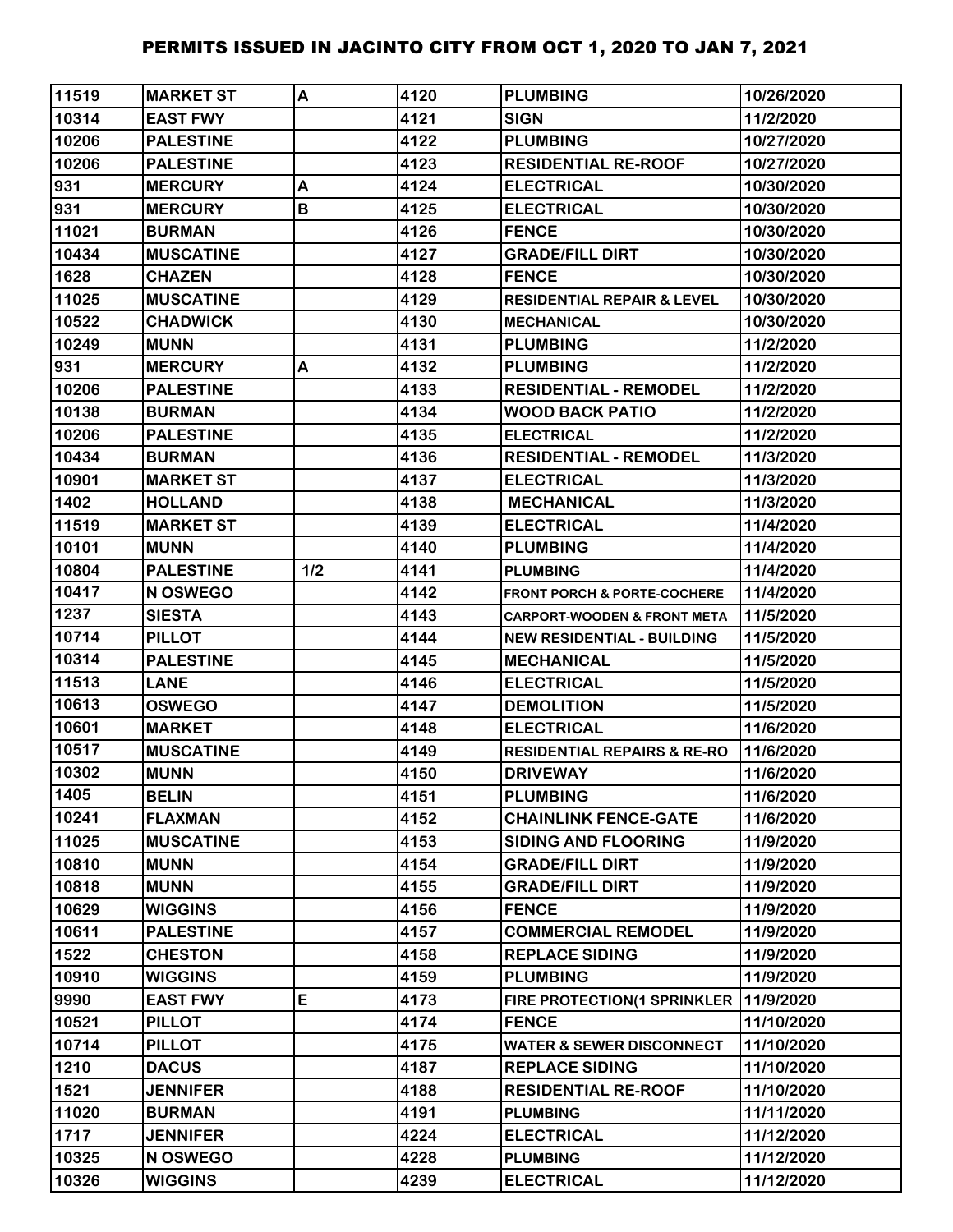| 10714 | <b>PILLOT</b>    |   | 4246  | <b>DEMOLITION</b>                    | 11/13/2020 |
|-------|------------------|---|-------|--------------------------------------|------------|
| 10137 | <b>MUNN</b>      |   | 10001 | <b>ELECTRICAL</b>                    | 11/16/2020 |
| 10129 | <b>WIGGINS</b>   |   | 10002 | <b>FENCE</b>                         | 11/17/2020 |
| 10726 | <b>PILLOT</b>    |   | 10003 | <b>PLUMBING</b>                      | 11/17/2020 |
| 1622  | <b>CHESTON</b>   |   | 10004 | <b>PLUMBING</b>                      | 11/16/2020 |
| 10433 | <b>MUNN</b>      |   | 10005 | <b>RESIDENTIAL REPAIRS</b>           | 11/17/2020 |
| 10827 | <b>MUNN</b>      |   | 10006 | <b>ACCESSORY BUILDING-SHED</b>       | 11/17/2020 |
| 10229 | <b>CHADWICK</b>  |   | 10007 | <b>WOOD FENCE</b>                    | 11/17/2020 |
| 10934 | <b>LACROSSE</b>  |   | 10008 | <b>PLUMBING</b>                      | 11/17/2020 |
| 1211  | <b>MERCURY</b>   |   | 10009 | <b>FENCE AND BOLLARDS</b>            | 11/17/2020 |
| 1706  | <b>BELIN</b>     |   | 10010 | <b>CARPORT-WOOD</b>                  | 11/17/2020 |
| 10417 | N OSWEGO         |   | 10011 | <b>RESIDENTIAL RE-ROOF</b>           | 11/18/2020 |
| 10726 | <b>PILLOT</b>    |   | 10012 | <b>PLUMBING</b>                      | 11/18/2020 |
| 11215 | <b>MUNN</b>      |   | 10013 | <b>PLUMBING</b>                      | 11/18/2020 |
| 10942 | <b>VERANO</b>    |   | 10014 | <b>RESIDENTIAL REPAIRS</b>           | 11/18/2020 |
| 10434 | <b>MUSCATINE</b> |   | 10015 | <b>DRIVEWAY</b>                      | 11/19/2020 |
| 10610 | <b>CHADWICK</b>  |   | 10016 | LEVEL BLK & BASE FOUNDATI 11/19/2020 |            |
| 11110 | <b>MUSCATINE</b> |   | 10017 | <b>ACCESSORY BUILDING</b>            | 11/19/2020 |
| 10714 | <b>PILLOT</b>    |   | 10018 | <b>PLUMBING</b>                      | 11/19/2020 |
| 10410 | <b>NORVIC</b>    |   | 10019 | SOLAR PANEL INSTALLATION 1/20/2021   |            |
| 10410 | <b>NORVIC</b>    |   | 10020 | <b>ELECTRICAL</b>                    | 1/20/2021  |
| 11515 | <b>MARKET ST</b> |   | 10021 | <b>ELECTRICAL</b>                    | 11/20/2020 |
| 10206 | <b>MUNN</b>      |   | 10022 | <b>LEVEL</b>                         | 11/20/2020 |
| 1611  | <b>JENNIFER</b>  |   | 10023 | <b>WOOD FENCE</b>                    | 11/20/2020 |
| 1511  | <b>KERBEY</b>    |   | 10024 | <b>REPLACE SIDING</b>                | 11/23/2020 |
| 10213 | <b>NORVIC</b>    |   | 10025 | <b>ELECTRICAL</b>                    | 11/23/2020 |
| 10434 | <b>MUSCATINE</b> |   | 10026 | <b>2 GATES</b>                       | 11/23/2020 |
| 10122 | <b>FAIRFAX</b>   |   | 10027 | <b>ELECTRICAL</b>                    | 11/23/2020 |
| 1418  | <b>HOLLAND</b>   |   | 10028 | <b>GRADE/FILL DIRT</b>               | 11/23/2020 |
| 1702  | <b>BELIN</b>     |   | 10029 | <b>REPLACE SIDING</b>                | 11/23/2020 |
| 1422  | <b>JENNIFER</b>  |   | 10030 | <b>RESIDENTIAL RE-ROOF</b>           | 11/24/2020 |
| 10510 | <b>BURMAN</b>    |   | 10031 | <b>PLUMBING</b>                      | 11/24/2020 |
| 1421  | <b>JENNIFER</b>  |   | 10032 | <b>RESIDENTIAL REPAIRS</b>           | 11/24/2020 |
| 1702  | <b>CHAZEN</b>    |   | 10033 | <b>FENCE</b>                         | 11/25/2020 |
| 10125 | <b>NORVIC</b>    |   | 10034 | <b>RESIDENTIAL REPAIRS</b>           | 11/25/2020 |
| 10810 | <b>LANE</b>      | 5 | 10035 | <b>PLUMBING</b>                      | 11/30/2020 |
| 1434  | <b>BELIN</b>     |   | 10036 | <b>DRIVEWAY</b>                      | 11/30/2020 |
| 11012 | <b>BURMAN</b>    |   | 10037 | <b>GRADE/FILL DIRT</b>               | 11/30/2020 |
| 10129 | <b>PILLOT</b>    |   | 10038 | <b>RESIDENTIAL RE-ROOF</b>           | 12/1/2020  |
| 10333 | <b>LANE</b>      |   | 10039 | <b>PLUMBING</b>                      | 12/2/2020  |
| 11617 | <b>LORD</b>      |   | 10040 | <b>ELECTRICAL</b>                    | 12/2/2020  |
| 11407 | <b>MUNN</b>      |   | 10041 | <b>RESIDENTIAL ADDITION</b>          | 12/3/2020  |
| 11407 | <b>MUNN</b>      |   | 10042 | PARTIAL DEMOLITION                   | 12/3/2020  |
| 10421 | <b>NORVIC</b>    |   | 10043 | <b>RESIDENTIAL RE-ROOF</b>           | 12/3/2020  |
| 11602 | <b>OGLESBY</b>   |   | 10044 | <b>CARPORT</b>                       | 12/3/2020  |
| 10402 | <b>MUSCATINE</b> |   | 10045 | <b>RESIDENTIAL RE-ROOF</b>           | 12/7/2020  |
| 10617 | <b>MUSCATINE</b> |   | 10046 | <b>RESIDENTIAL REPAIRS</b>           | 12/7/2020  |
| 931   | <b>MERCURY</b>   |   | 10047 | <b>COMMERCIAL REMODEL</b>            | 12/7/2020  |
| 11025 | <b>BURMAN</b>    |   | 10048 | <b>FENCE</b>                         | 12/7/2020  |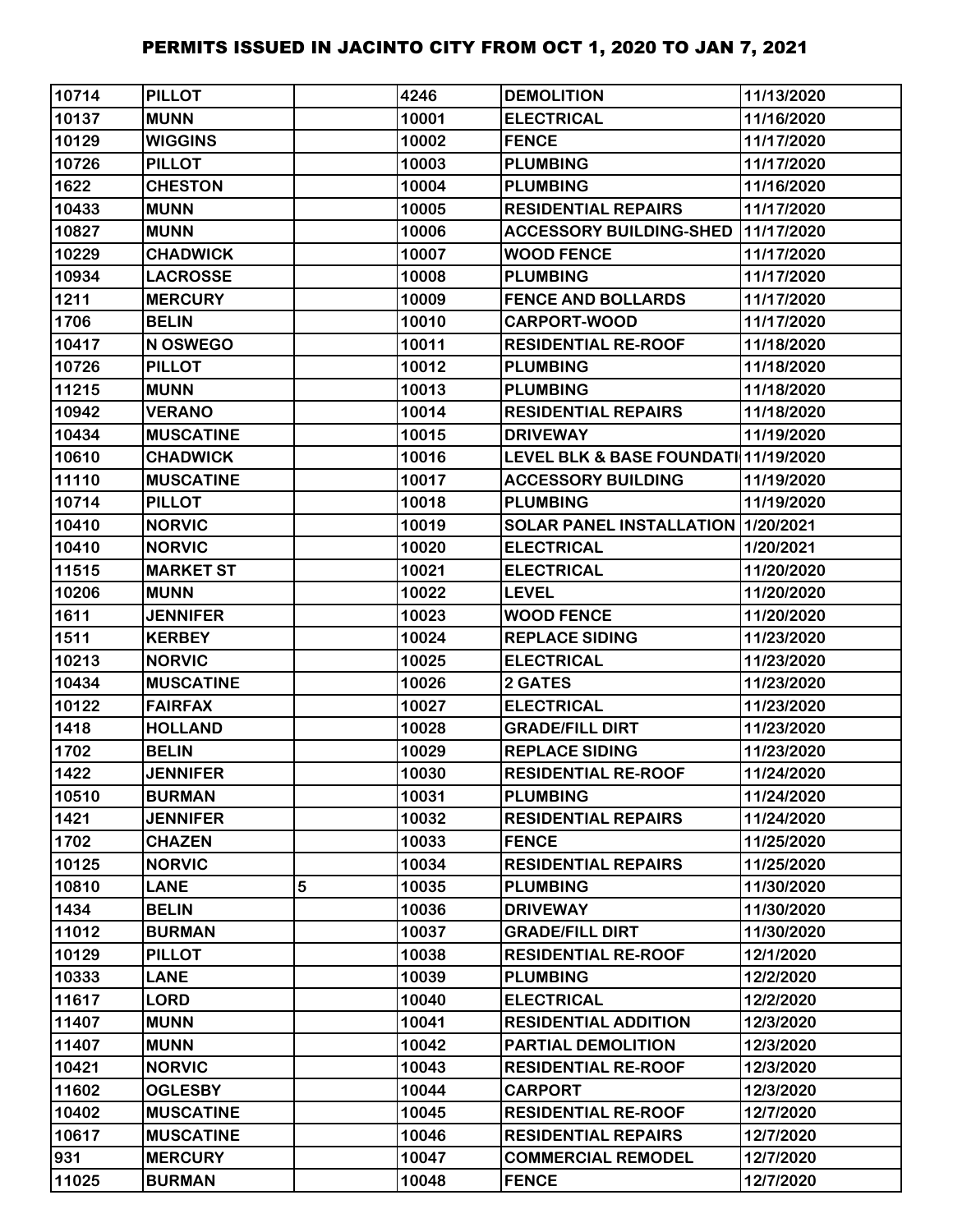| 10630 | <b>FLAXMAN</b>   | 10049 | <b>PLUMBING</b>                          | 12/8/2020  |
|-------|------------------|-------|------------------------------------------|------------|
| 1409  | <b>JENNIFER</b>  | 10050 | <b>PLUMBING</b>                          | 12/8/2020  |
| 10433 | <b>MUNN</b>      | 10051 | <b>PLUMBING</b>                          | 12/9/2020  |
| 10502 | <b>FLAXMAN</b>   | 10052 | <b>ELECTRICAL</b>                        | 12/10/2020 |
| 11301 | <b>MARKET</b>    | 10053 | <b>ELECTRICAL</b>                        | 12/14/2020 |
| 10910 | <b>WIGGINS</b>   | 10054 | <b>ELECTRICAL</b>                        | 12/14/2020 |
| 10730 | <b>NORVIC</b>    | 10055 | <b>RESIDENTIAL RE-ROOF</b>               | 12/14/2020 |
| 11025 | <b>BURMAN</b>    | 10056 | <b>FENCE</b>                             | 12/14/2020 |
| 10326 | <b>WIGGINS</b>   | 10057 | <b>PLUMBING</b>                          | 12/14/2020 |
| 10714 | <b>PILLOT</b>    | 10058 | <b>MECHANICAL</b>                        | 12/15/2020 |
| 1706  | <b>BELIN</b>     | 10059 | <b>DRIVEWAY</b>                          | 12/15/2020 |
| 10524 | <b>MUSCATINE</b> | 10060 | <b>RESIDENTIAL REPAIRS</b>               | 12/15/2020 |
| 10731 | <b>MUNN</b>      | 10061 | <b>ELECTRICAL</b>                        | 12/15/2020 |
| 10714 | <b>PILLOT</b>    | 10062 | <b>ELECTRICAL</b>                        | 12/16/2020 |
| 10714 | <b>PILLOT</b>    | 10063 | <b>MECHANICAL</b>                        | 12/16/2020 |
| 1402  | <b>HOLLAND</b>   | 10064 | <b>PLUMBING</b>                          | 12/16/2020 |
| 10433 | <b>MUNN</b>      | 10065 | <b>RES.-REM:LAUNDRY ROOM &amp; BR</b>    | 12/17/2020 |
| 10722 | <b>BURMAN</b>    | 10066 | <b>RE-ROOF</b>                           | 12/18/2020 |
| 10330 | <b>MUSCATINE</b> | 10067 | <b>CARPORT-METAL</b>                     | 12/18/2020 |
| 10209 | <b>CHADWICK</b>  | 10068 | <b>BACK PORCH</b>                        | 12/18/2020 |
| 11009 | <b>WIGGINS</b>   | 10069 | <b>LEVEL</b>                             | 12/18/2020 |
| 10525 | <b>BURMAN</b>    | 10070 | <b>DEMOLITION-SHED/GARAGE</b>            | 12/18/2020 |
| 10722 | <b>NORVIC</b>    | 10071 | <b>RESIDENTIAL REPAIRS-GARAGE</b>        | 12/18/2020 |
| 10614 | <b>WIGGINS</b>   | 10072 | <b>WOOD FENCE</b>                        | 12/23/2020 |
| 10913 | <b>INVIERNO</b>  | 10073 | RESIDENTIAL REPAIRS & REROO   12/28/2020 |            |
| 10126 | <b>NORVIC</b>    | 10074 | <b>DEMO &amp; NEW SHED ON BLKS</b>       | 12/28/2020 |
| 11009 | <b>LACROSSE</b>  | 10075 | RES. REPAIRS(SHEETROCK&FLOO              | 12/28/2020 |
| 10406 | <b>MUSCATINE</b> | 10076 | <b>REROOF</b>                            | 12/29/2020 |
| 10317 | <b>FAIRFAX</b>   | 10077 | RES. REPAIRS(REPLACE FRONT               | 12/30/2020 |
| 11022 | <b>BURMAN</b>    | 10078 | <b>RES- REMODEL (BATHROOM &amp; L</b>    | 12/31/2020 |
| 11022 | <b>BURMAN</b>    | 10079 | <b>PLUMBING</b>                          | 12/31/2020 |
| 10809 | <b>VERANO</b>    | 10080 | <b>RES REMODEL (SOLAR PANEL)</b>         | 12/31/2020 |
| 10809 | <b>VERANO</b>    | 10081 | <b>ELECTRICAL</b>                        | 12/31/2020 |
| 11519 | <b>MARKET ST</b> | 10082 | <b>DRIVEWAY</b>                          | 1/4/2021   |
| 10714 | <b>PILLOT</b>    | 10083 | PAVING (DRIVEWAY NOT TO STR              | 1/4/2021   |
| 10334 | <b>MUSCATINE</b> | 10084 | <b>FENCE REPAIR</b>                      | 1/5/2021   |
| 10302 | <b>FLAXMAN</b>   | 10085 | <b>PLUMBING</b>                          | 1/5/2021   |
| 10324 | <b>PALESTINE</b> | 10086 | <b>ELECTRICAL</b>                        | 1/6/2021   |
| 10617 | <b>LANE</b>      | 10087 | <b>DRIVEWAY</b>                          | 1/7/2021   |
| 1708  | <b>KERBY</b>     | 10088 | RES. REPAIRS (WOOD SIDING) 1/7/2021      |            |
| 10433 | <b>MUNN</b>      | 10089 | <b>ELECTRICAL</b>                        | 1/7/2021   |
| 10117 | <b>CHADWICK</b>  | 10090 | REROOF ON GARAGE (SHINGLES) 1/8/2021     |            |
| 1315  | <b>HORATIO</b>   | 10091 | PAVING (DRIVEWAY ONLY TO P.              | 1/8/2021   |
| 10221 | <b>CHADWICK</b>  | 10092 | <b>DRIVEWAY</b>                          | 1/8/2021   |
| 1719  | <b>KERBY</b>     | 10093 | <b>FRONT FENCE - IRON BAR</b>            | 1/8/2021   |
| 10913 | <b>INVIERNO</b>  | 10094 | 2 PORCH F & B/BDOOR/REEROOF 1/8/2021     |            |
| 10238 | <b>BURMAN</b>    | 10095 | <b>REROOF</b>                            | 1/12/2021  |
| 10334 | <b>PALESTINE</b> | 10096 | <b>ELECTRICAL</b>                        | 1/13/2021  |
| 10129 | <b>FLAXMAN</b>   | 10097 | <b>WOOD, PICKET FENCE</b>                | 1/13/2021  |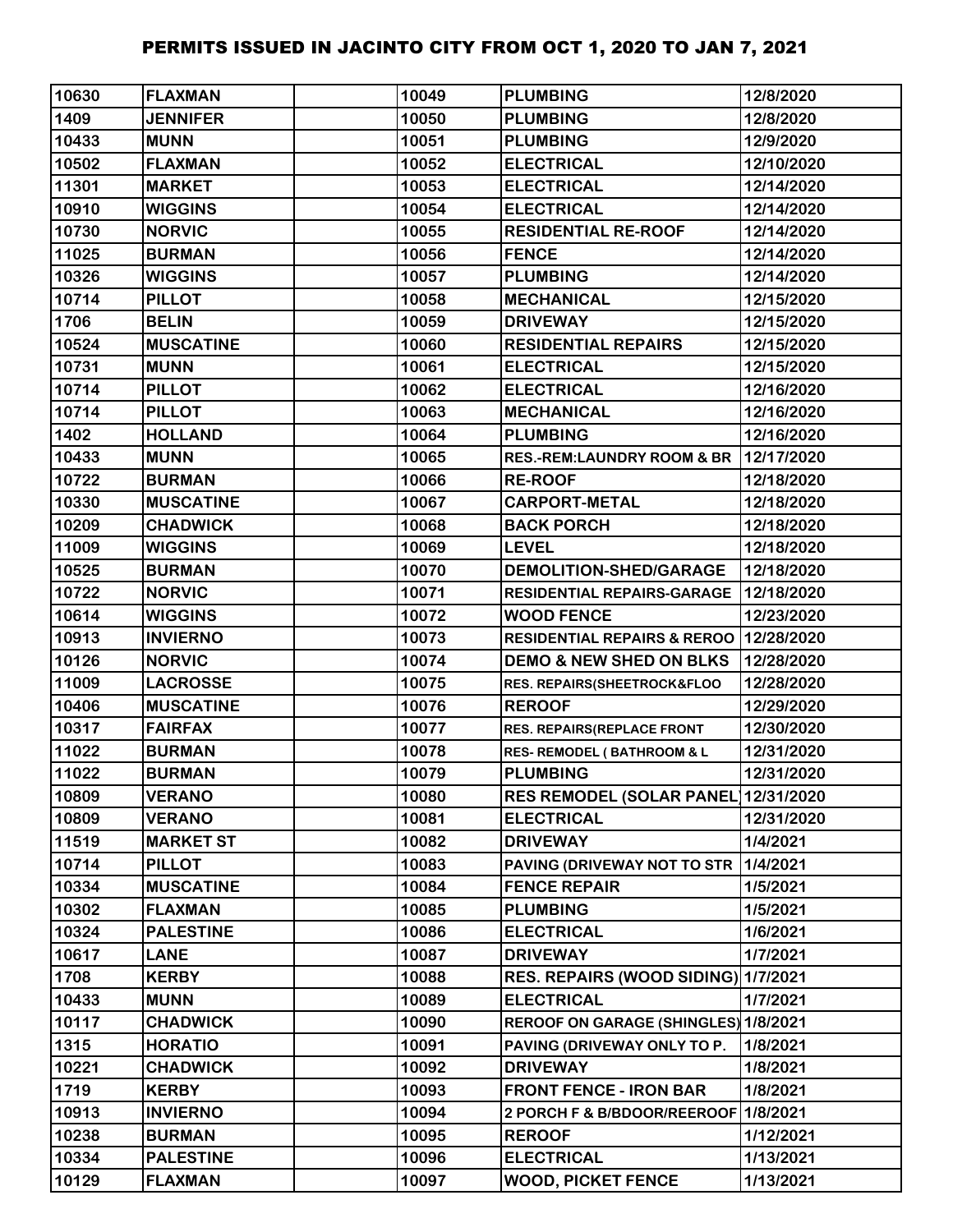| 11510 | <b>OXHAM</b>      | 10098 | <b>ACCESSORY BUILDING (SHED)</b>             | 1/13/2021 |
|-------|-------------------|-------|----------------------------------------------|-----------|
| 9992  | <b>EAST FWY</b>   | 10099 | <b>PLUMBING</b>                              | 1/14/2021 |
| 10530 | <b>MUNN</b>       | 10100 | <b>CARPORT-METAL</b>                         | 1/14/2021 |
| 10534 | <b>BURMAN</b>     | 10101 | <b>RESIDENTIAL REPAIRS</b>                   | 1/14/2021 |
| 10909 | <b>INVIERNO</b>   | 10102 | <b>MECHANICAL</b>                            | 1/15/2021 |
| 10324 | <b>PALESTINE</b>  | 10103 | <b>EXHAUST FAN/RESTROOM</b>                  | 1/19/2021 |
| 10121 | <b>PALESTINE</b>  | 10104 | <b>IRON &amp; WOOD FENCE</b>                 | 1/19/2021 |
| 11502 | <b>CELTIS</b>     | 10105 | <b>ACCESSORY BUILDING ON BLKS 11/20/2021</b> |           |
| 10330 | <b>N LACROSSE</b> | 10106 | <b>FENCE-IRON BAR</b>                        | 1/20/2021 |
| 10609 | <b>OSWEGO</b>     | 10107 | <b>RESIDENTIAL RE-ROOF</b>                   | 1/20/2021 |
| 10405 | <b>FLAXMAN</b>    | 10108 | <b>RESIDENTIAL REPAIRS</b>                   | 1/20/2021 |
| 10405 | <b>FLAXMAN</b>    | 10109 | <b>ELECTRICAL</b>                            | 1/20/2021 |
| 10718 | <b>OSWEGO</b>     | 10110 | <b>GRADE/FILL DIRT</b>                       | 1/20/2021 |
| 11602 | <b>LANE</b>       | 10111 | <b>CARPORT</b>                               | 1/21/2021 |
| 10430 | <b>MUSCATINE</b>  | 10112 | <b>NEW RESIDENTIAL - BUILDING</b>            | 1/22/2021 |
| 11215 | <b>MUNN</b>       | 10113 | <b>MECHANICAL</b>                            | 1/25/2021 |
| 10102 | <b>CHADWICK</b>   | 10114 | <b>RESIDENTIAL RE-ROOF</b>                   | 1/25/2021 |
| 10101 | <b>FLAXMAN</b>    | 10115 | <b>ELECTRICAL</b>                            | 1/26/2021 |
| 10238 | <b>PALESTINE</b>  | 10116 | <b>PAVING</b>                                | 1/27/2021 |
| 11501 | <b>TILIA</b>      | 10117 | <b>RESIDENTIAL RE-ROOF</b>                   | 1/27/2021 |
| 10626 | <b>MUNN</b>       | 10118 | <b>DRIVEWAY</b>                              | 1/27/2021 |
| 10417 | N OSWEGO          | 10119 | <b>GARAGE</b>                                | 1/28/2021 |
| 10241 | <b>PALESTINE</b>  | 10120 | <b>PAVING</b>                                | 1/28/2021 |
| 10821 | <b>VERANO</b>     | 10121 | <b>RESIDENTIAL REPAIRS</b>                   | 1/28/2021 |
| 1333  | <b>SHERYL</b>     | 10122 | LEVEL BLOCK & BASE FOUNDATION 1/28/2021      |           |
| 10913 | <b>INVIERNO</b>   | 10123 | <b>ELECTRICAL</b>                            | 1/29/2021 |
| 10805 | <b>BURMAN</b>     | 10124 | <b>RESIDENITAL RE-ROOF</b>                   | 1/29/2021 |
| 11037 | <b>MARKET</b>     | 10125 | <b>COMMERCIAL REMODEL</b>                    | 1/29/2021 |
| 1329  | <b>SHERYL</b>     | 10126 | <b>RESIDENTIAL REPAIRS</b>                   | 1/29/2021 |
| 10322 | <b>FAIRFAX</b>    | 10127 | <b>RESIDENTIAL REPAIRS</b>                   | 1/29/2021 |
| 10242 | <b>PALESTINE</b>  | 10128 | <b>DRIVEWAY</b>                              | 1/29/2021 |
| 10146 | <b>BURMAN</b>     | 10129 | <b>DEMOLITION</b>                            | 1/29/2021 |
| 10146 | <b>BURMAN</b>     | 10130 | <b>NEW RESIDENTIAL - BUILDING</b>            | 1/29/2021 |
| 10434 | <b>BURMAN</b>     | 10131 | <b>PLUMBING</b>                              | 1/29/2021 |
| 1106  | <b>HOLLAND</b>    | 10132 | <b>FENCE</b>                                 | 1/29/2021 |
| 10910 | <b>WIGGINS</b>    | 10133 | <b>MECHANICAL ADITIONS</b>                   | 2/1/2021  |
| 10430 | <b>MUSCATINE</b>  | 10134 | <b>PLUMBING</b>                              | 2/2/2021  |
| 11506 | <b>LANE</b>       | 10135 | <b>FENCE</b>                                 | 2/3/2021  |
| 10146 | <b>FAIRFAX</b>    | 10136 | <b>PLUMBING</b>                              | 2/3/2021  |
| 10142 | <b>FAIRFAX</b>    | 10137 | <b>4FT CHAIN LINK FENCE&amp;SIDE W</b>       | 2/3/2021  |
| 10225 | <b>FLAXMAN</b>    | 10138 | <b>PLUMBING</b>                              | 2/3/2021  |
| 1407  | <b>MERCURY</b>    | 10139 | <b>SIGN</b>                                  | 2/3/2021  |
| 11450 | <b>EAST FWY</b>   | 10140 | <b>PAVING</b>                                | 2/4/2021  |
| 10434 | <b>BURMAN</b>     | 10141 | <b>ELECTRICAL</b>                            | 2/4/2021  |
| 10410 | <b>NORVIC</b>     | 10142 | <b>ELECTRICAL</b>                            | 2/5/2021  |
| 10322 | <b>WIGGINS</b>    | 10143 | <b>REPLACE WINDOWS</b>                       | 2/8/2021  |
| 1402  | <b>HOLLAND</b>    | 10144 | <b>FIRE SUPPRESSION SYSTEM</b>               | 2/8/2021  |
| 1109  | <b>MERCURY</b>    | 10145 | <b>COMMERCIAL DRIVEWAY</b>                   | 2/8/2021  |
| 1002  | <b>MERCURY</b>    | 10146 | <b>COMMERCIAL BLDG.</b>                      | 2/8/2021  |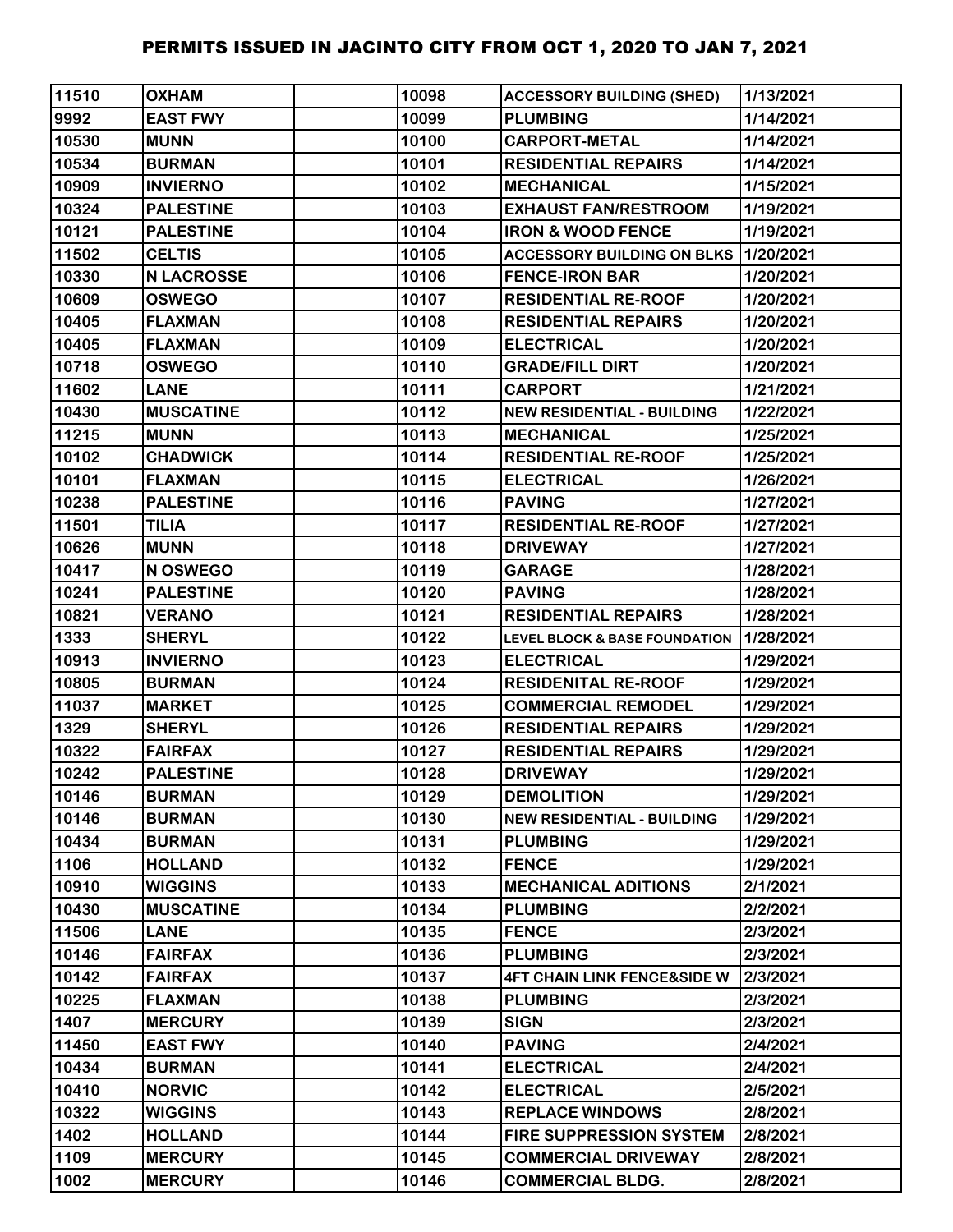| 10713 | <b>CHADWICK</b>   |     | 10147 | <b>PLUMBING</b>                     | 2/9/2021  |
|-------|-------------------|-----|-------|-------------------------------------|-----------|
| 10525 | <b>BURMAN</b>     |     | 10148 | NEW RESIDENTIAL - BUILDING 2/9/2021 |           |
| 10414 | <b>BURMAN</b>     |     | 10149 | <b>FENCE</b>                        | 2/9/2021  |
| 931   | <b>MERCURY</b>    |     | 10150 | <b>STUCCO SIDING</b>                | 2/9/2021  |
| 1710  | <b>BELIN</b>      |     | 10151 | <b>DRIVEWAY</b>                     | 2/10/2021 |
| 11102 | <b>EAST FWY</b>   | B   | 10152 | <b>ELECTRICAL</b>                   | 2/11/2021 |
| 10925 | <b>MUSCATINE</b>  |     | 10153 | SOLAR PANEL INSTALLATION 2/11/2021  |           |
| 10925 | <b>MUSCATINE</b>  |     | 10154 | <b>ELECTRICAL</b>                   | 2/11/2021 |
| 10110 | <b>NORVIC</b>     |     | 10155 | <b>RESIDENTIAL RE-ROOF</b>          | 2/11/2021 |
| 1406  | <b>HORATIO</b>    | 1/2 | 10156 | <b>ELECTRICAL</b>                   | 2/12/2021 |
| 10709 | <b>NORVIC</b>     |     | 10157 | <b>CARPORT</b>                      | 2/12/2021 |
| 10237 | <b>MARKET</b>     |     | 10158 | <b>FIRE SPRINKLER SYSTEM</b>        | 2/12/2021 |
| 1626  | <b>JENNIFER</b>   |     | 10159 | <b>CARPORT</b>                      | 2/12/2021 |
| 10634 | <b>CHADWICK</b>   |     | 10160 | STORAGE BLDG, PORCH CARPORT         | 2/19/2021 |
| 10620 | <b>OSWEGO</b>     |     | 10161 | <b>PLUMBING</b>                     | 2/19/2021 |
| 10341 | <b>S OSWEGO</b>   |     | 10162 | <b>PLUMBING</b>                     | 2/22/2021 |
| 10603 | <b>LACROSSE</b>   |     | 10163 | <b>PLUMBING</b>                     | 2/22/2021 |
| 10826 | <b>MUSCATINE</b>  |     | 10164 | <b>FENCE-WOOD</b>                   | 2/22/2021 |
| 11022 | <b>INVIERNO</b>   |     | 10165 | <b>PAVING</b>                       | 2/22/2021 |
| 10918 | <b>PALESTINE</b>  |     | 10166 | <b>PAVING</b>                       | 2/24/2021 |
| 10809 | <b>VERANO</b>     |     | 10167 | <b>ELECTRICAL</b>                   | 2/24/2021 |
| 10149 | <b>NORVIC</b>     |     | 10168 | <b>PLUMBING</b>                     | 2/24/2021 |
| 10121 | <b>FLAXMAN</b>    |     | 10169 | <b>PLUMBING</b>                     | 2/25/2021 |
| 10822 | <b>BURMAN</b>     |     | 10170 | <b>PLUMBING</b>                     | 2/25/2021 |
| 10422 | <b>S OSWEGO</b>   |     | 10171 | <b>RESIDENTIAL REPAIR</b>           | 2/25/2021 |
| 1713  | <b>CHAZEN</b>     |     | 10172 | <b>RESIDENTIAL RE-ROOF</b>          | 3/1/2021  |
| 10341 | <b>LANE</b>       |     | 10173 | <b>ELECTRICAL</b>                   | 3/1/2021  |
| 10433 | <b>CHADWICK</b>   |     | 10174 | <b>RESIDENTIAL RE-ROOF</b>          | 3/1/2021  |
| 10934 | <b>LANE</b>       |     | 10175 | <b>RESIDENTIAL REPAIR</b>           | 3/1/2021  |
| 10825 | <b>INVIERNO</b>   |     | 10176 | <b>ELECTRICAL</b>                   | 3/2/2021  |
| 10134 | <b>PALESTINE</b>  |     | 10177 | <b>RESIDENTIAL REPAIR</b>           | 3/2/2021  |
| 10110 | <b>PILLOT</b>     |     | 10178 | <b>DRIVEWAY</b>                     | 3/2/2021  |
| 10341 | <b>S OSWEGO</b>   |     | 10179 | <b>PLUMBING</b>                     | 3/2/2021  |
| 10822 | <b>BURMAN</b>     |     | 10180 | <b>HOUSE DEMOLITION</b>             | 3/2/2021  |
| 1109  | <b>SIESTA</b>     |     | 10181 | <b>ELECTRICAL</b>                   | 3/3/2021  |
| 1114  | <b>DACUS</b>      |     | 10182 | <b>PORCH &amp; RES. REPAIRS</b>     | 3/3/2021  |
| 10146 | <b>BURMAN</b>     |     | 10183 | <b>WATER &amp; SEWER DISCONNECT</b> | 3/4/2021  |
| 11602 | <b>LANE</b>       |     | 10184 | <b>DRIVEWAY AND PAVING</b>          | 3/4/2021  |
| 10222 | <b>FAIRFAX</b>    |     | 10186 | <b>PLUMBING</b>                     | 3/4/2021  |
| 11450 | <b>EAST FWY</b>   |     | 10187 | <b>ELECTRICAL</b>                   | 3/5/2021  |
| 1705  | <b>SERPENTINE</b> |     | 10188 | <b>FENCE</b>                        | 3/5/2021  |
| 931   | <b>MERCURY</b>    |     | 10189 | <b>DRIVEWAY</b>                     | 3/5/2021  |
| 10313 | <b>CHADWICK</b>   |     | 10190 | <b>DRIVEWAY</b>                     | 3/5/2021  |
| 10922 | <b>LACROSSE</b>   |     | 10191 | <b>DRIVEWAY</b>                     | 3/5/2021  |
| 11605 | <b>LANE</b>       |     | 10192 | <b>FENCE</b>                        | 3/5/2021  |
| 10925 | <b>MUSCATINE</b>  |     | 10193 | <b>ELECTRICAL</b>                   | 3/8/2021  |
| 10209 | <b>CHADWICK</b>   |     | 10194 | <b>PAVING</b>                       | 3/8/2021  |
| 10346 | <b>MUNN</b>       |     | 10195 | <b>METAL CARPORT</b>                | 3/8/2021  |
| 10614 | <b>MUSCATINE</b>  |     | 10196 | <b>DRIVEWAY</b>                     | 3/8/2021  |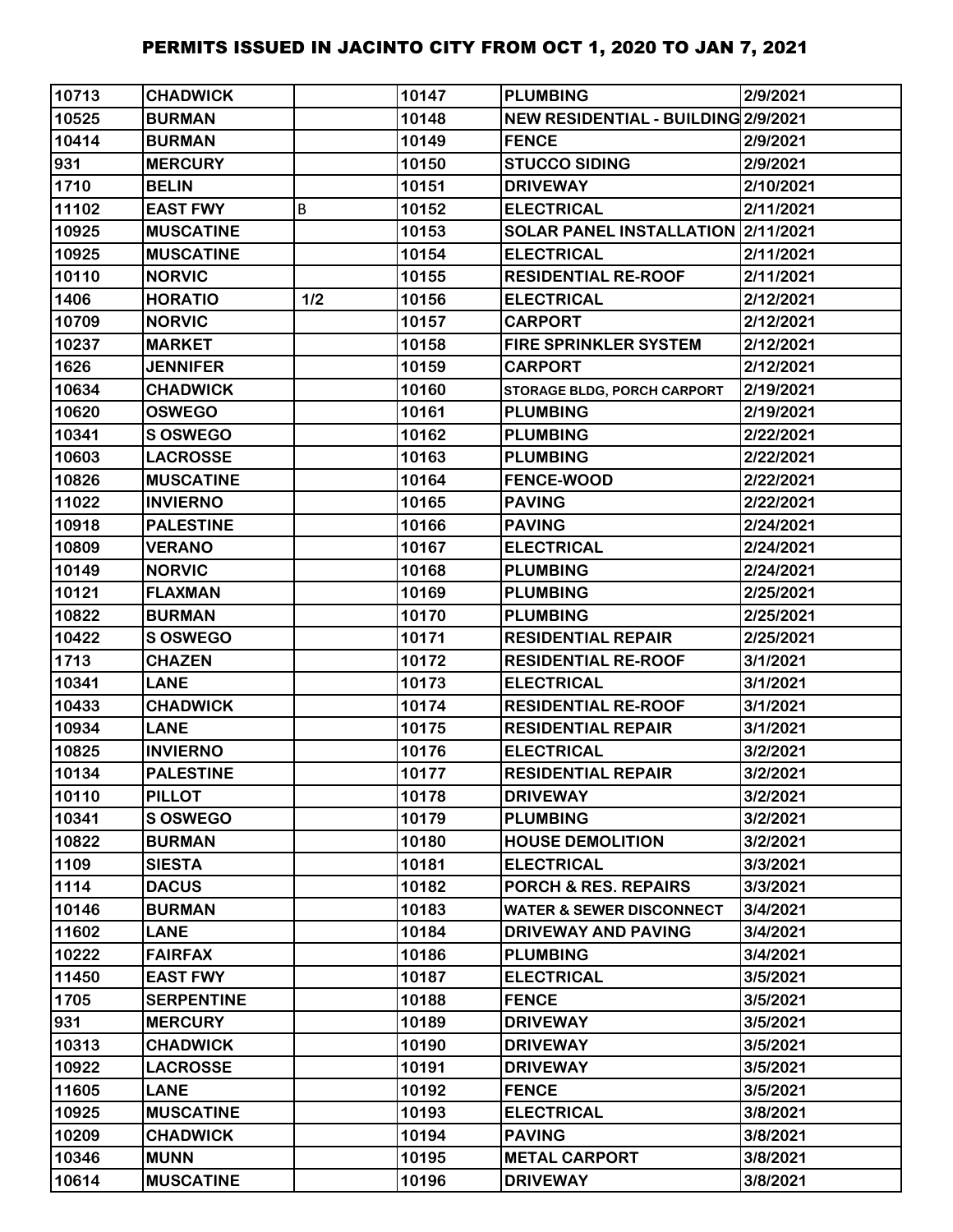| 10913 | <b>OSWEGO</b>     | 10197 | <b>PLUMBING</b>                        | 3/8/2021  |
|-------|-------------------|-------|----------------------------------------|-----------|
| 11505 | <b>OGLESBY</b>    | 10198 | <b>RESIDENTIAL ADD.</b>                | 3/10/2021 |
| 9990  | <b>EAST FWY</b>   | 10199 | <b>PLUMBING FIRE LI</b>                | 3/10/2021 |
| 9990  | <b>EAST FWY</b>   | 10200 | <b>PLUMBING</b>                        | 3/10/2021 |
| 10346 | <b>CHADWICK</b>   | 10201 | <b>FENCE</b>                           | 3/10/2021 |
| 10102 | <b>BURMAN</b>     | 10202 | <b>PLUMBING</b>                        | 3/11/2021 |
| 10134 | <b>BURMAN</b>     | 10203 | <b>DRIVEWAY</b>                        | 3/11/2021 |
| 1506  | <b>CHESTON</b>    | 10204 | <b>NEW RESIDENTIAL</b>                 | 3/11/2021 |
| 10906 | <b>FLAXMAN</b>    | 10205 | <b>REPLACE SIDING &amp;</b>            | 3/12/2021 |
| 10620 | <b>OSWEGO</b>     | 10206 | <b>RES. REP.-DAMAGE</b>                | 3/12/2021 |
| 11519 | <b>MARKET ST</b>  | 10207 | <b>6' FENCE</b>                        | 3/12/2021 |
| 10614 | <b>MUSCATINE</b>  | 10208 | DRIVEWAY AND SIDEWALK                  | 3/12/2021 |
| 10137 | <b>CHADWICK</b>   | 10209 | <b>PAVING</b>                          | 3/12/2021 |
| 10410 | <b>N LACROSSE</b> | 10210 | <b>RESIDENTIAL REPAIRS-SIDING</b>      | 3/15/2021 |
| 10245 | <b>FLAXMAN</b>    | 10211 | ACCESSORY BUILDING-SHED ON 3/15/2021   |           |
| 10910 | <b>FLAXMAN</b>    | 10212 | REPLACE SIDING AND WINDOWS 3/16/2021   |           |
| 10417 | S OSWEGO          | 10213 | <b>CARPORT</b>                         | 3/16/2021 |
| 10626 | <b>CHADWICK</b>   | 10214 | <b>RESIDENTIAL REPAIRS</b>             | 3/16/2021 |
| 931   | <b>MERCURY</b>    | 10215 | <b>COMMERCIAL DRIVEWAY ON DACU</b>     | 3/16/2021 |
| 10620 | <b>OSWEGO</b>     | 10216 | <b>PLUMBING</b>                        | 3/16/2021 |
| 10925 | <b>WIGGINS</b>    | 10217 | <b>PLUMBING</b>                        | 3/17/2021 |
| 10338 | <b>MUNN</b>       | 10218 | <b>DRIVEWAY</b>                        | 3/17/2021 |
| 10602 | <b>FAIRFAX</b>    | 10219 | <b>RESD REPAIRS- SIDING&amp; WINDO</b> | 3/17/2021 |
| 10413 | <b>CHADWICK</b>   | 10220 | <b>REROOF OF GARAGE</b>                | 3/18/2021 |
| 11519 | <b>MARKET ST</b>  | 10221 | <b>MECHANICAL</b>                      | 3/19/2021 |
| 10118 | <b>CHADWICK</b>   | 10222 | <b>FENCE</b>                           | 3/19/2021 |
| 10426 | <b>PALESTINE</b>  | 10223 | <b>RESIDENTIAL REPAIRS</b>             | 3/19/2021 |
| 1533  | <b>JENNIFER</b>   | 10224 | <b>RESIDENTIAL REPAIRS</b>             | 3/19/2021 |
| 1618  | <b>JENNIFER</b>   | 10225 | <b>RESIDENTIAL REPAIRS</b>             | 3/22/2021 |
| 10341 | <b>S OSWEGO</b>   | 10226 | <b>ELECTRICAL</b>                      | 3/22/2021 |
| 1521  | <b>SERPENTINE</b> | 10227 | <b>PLUMBING</b>                        | 3/22/2021 |
| 11510 | <b>OXHAM</b>      | 10228 | <b>ELECTRICAL</b>                      | 3/22/2021 |
| 10509 | <b>LANE</b>       | 10229 | <b>FENCE-METAL</b>                     | 3/23/2021 |
| 11026 | <b>MUSCATINE</b>  | 10230 | <b>RESIDENTIAL REPAIRS</b>             | 3/23/2021 |
| 10626 | <b>GARBER</b>     | 10231 | <b>DRIVEWAY</b>                        | 3/24/2021 |
| 10934 | <b>OSWEGO</b>     | 10232 | <b>PAVING</b>                          | 3/24/2021 |
| 1613  | <b>CASPERSON</b>  | 10233 | <b>RESIDENTIAL REPAIRS-WINDOWS</b>     | 3/25/2021 |
| 10121 | <b>CHADWICK</b>   | 10234 | <b>RESIDENTIAL REPAIRS-WINDOWS</b>     | 3/25/2021 |
| 10229 | <b>NORVIC</b>     | 10235 | <b>PLUMBING</b>                        | 3/25/2021 |
| 10205 | <b>CHADWICK</b>   | 10236 | <b>ELECTRICAL</b>                      | 3/26/2021 |
| 10146 | <b>BURMAN</b>     | 10237 | <b>PLUMBING</b>                        | 3/29/2021 |
| 11026 | <b>LACROSSE</b>   | 10238 | <b>RESIDENTIAL RE-ROOF</b>             | 3/29/2021 |
| 11602 | <b>OXHAM</b>      | 10239 | <b>PAVING</b>                          | 3/29/2021 |
| 1709  | <b>CASPERSON</b>  | 10240 | <b>ACCESSORY BUILDING-SHED</b>         | 3/30/2021 |
| 1709  | <b>CASPERSON</b>  | 10241 | <b>MECHANICAL</b>                      | 3/30/2021 |
| 11505 | <b>OXHAM</b>      | 10242 | <b>CARPORT</b>                         | 3/30/2021 |
| 10122 | <b>PALESTINE</b>  | 10243 | <b>RESIDENTIAL RE-ROOF</b>             | 3/30/2021 |
| 1109  | <b>MERCURY</b>    | 10244 | <b>FENCE</b>                           | 3/30/2021 |
| 10238 | <b>NORVIC</b>     | 10245 | <b>REPLACE SIDING</b>                  | 3/31/2021 |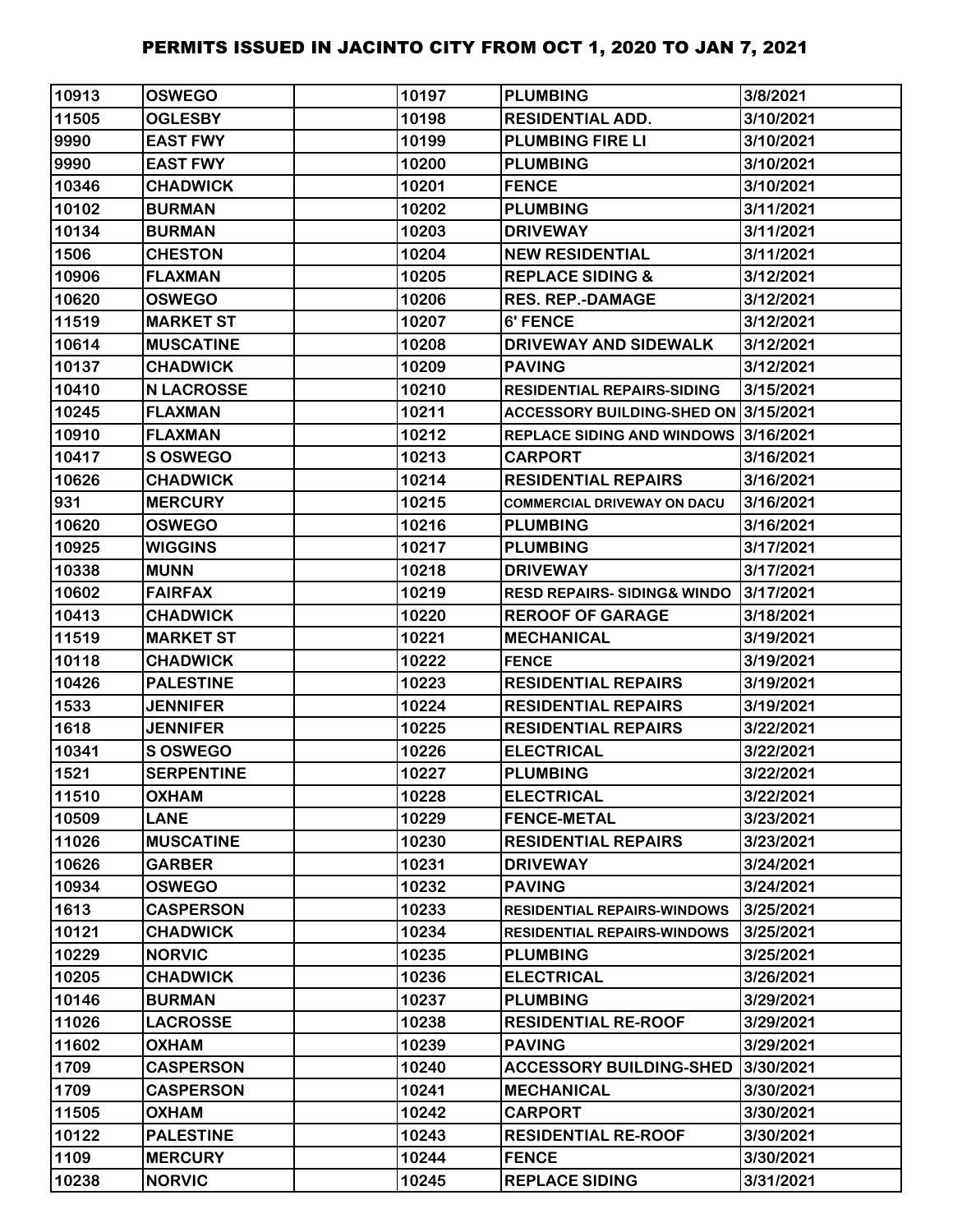| 10706 | <b>LANE</b>      |                   | 10246 | <b>DRIVEWAY</b>                           | 4/1/2021  |
|-------|------------------|-------------------|-------|-------------------------------------------|-----------|
| 10617 | <b>MUSCATINE</b> |                   | 10247 | <b>BLOCK AND BASE LEVEL</b>               | 4/1/2021  |
| 1713  | <b>CASPERSON</b> |                   | 10248 | <b>DRIVEWAY</b>                           | 4/1/2021  |
| 10310 | <b>WIGGINS</b>   |                   | 10249 | <b>PAVING</b>                             | 4/1/2021  |
| 11519 | <b>MARKET ST</b> |                   | 10250 | <b>PLUMBING</b>                           | 4/5/2021  |
| 11001 | <b>MUSCATINE</b> |                   | 10251 | <b>ELECTRICAL</b>                         | 4/5/2021  |
| 11005 | <b>MUSCATINE</b> |                   | 10252 | <b>ELECTRICAL</b>                         | 4/5/2021  |
| 1610  | <b>CASPERSON</b> |                   | 10253 | <b>DRIVEWAY</b>                           | 4/5/2021  |
| 10602 | <b>WIGGINS</b>   |                   | 10254 | <b>FENCE AND REPLACE SIDING 14/6/2021</b> |           |
| 1702  | <b>CHESTON</b>   |                   | 10255 | <b>REROOF</b>                             | 4/6/2021  |
| 10505 | <b>CHADWICK</b>  |                   | 10256 | <b>DRIVEWAY</b>                           | 4/6/2021  |
| 10314 | <b>EAST FWY</b>  |                   | 10257 | <b>ELECTRICAL</b>                         | 4/6/2021  |
| 11510 | <b>FLAXMAN</b>   |                   | 10258 | <b>PLUMBING</b>                           | 4/6/2021  |
| 10802 | <b>MUSCATINE</b> |                   | 10259 | <b>DRIVEWAY</b>                           | 4/7/2021  |
| 10241 | <b>PALESTINE</b> |                   | 10260 | <b>RESIDENTIAL REPAIRS</b>                | 4/7/2021  |
| 10121 | <b>CHADWICK</b>  |                   | 10261 | <b>RES-REMODEL</b>                        | 4/8/2021  |
| 1626  | <b>JENNIFER</b>  |                   | 10263 | <b>ELECTRICAL</b>                         | 4/8/2021  |
| 10521 | <b>NORVIC</b>    |                   | 10264 | <b>FOUNDATION LEVEL</b>                   | 4/9/2021  |
| 10117 | <b>RUMAR</b>     |                   | 10265 | <b>ACCESSORY BLDG</b>                     | 4/9/2021  |
| 10930 | <b>BURMAN</b>    |                   | 10266 | <b>FENCE</b>                              | 4/9/2021  |
| 10510 | <b>WIGGINS</b>   |                   | 10267 | <b>RESIDENTIAL REPAIRS</b>                | 4/9/2021  |
| 10425 | <b>WIGGINS</b>   |                   | 10268 | <b>FENCE</b>                              | 4/9/2021  |
| 1709  | <b>CASPERSON</b> |                   | 10269 | <b>ELECTRICAL</b>                         | 4/12/2021 |
| 10606 | <b>WIGGINS</b>   |                   | 10270 | <b>DRIVEWAY</b>                           | 4/12/2021 |
| 1702  | <b>JENNIFER</b>  |                   | 10271 | <b>PLUMBING</b>                           | 4/12/2021 |
| 10405 | <b>MUSCATINE</b> |                   | 10272 | <b>WOOD FENCE</b>                         | 4/12/2021 |
| 10629 | <b>FLAXMAN</b>   |                   | 10273 | <b>SHED REPAIRS</b>                       | 4/12/2021 |
| 10205 | <b>PILLOT</b>    |                   | 10274 | <b>CHAINLINK &amp; WOOD FENCE</b>         | 4/12/2021 |
| 10138 | <b>PILLOT</b>    |                   | 10275 | <b>DRIVEWAY</b>                           | 4/13/2021 |
| 10425 | <b>BURMAN</b>    |                   | 10276 | <b>DRIVEWAY</b>                           | 4/13/2021 |
| 1606  | <b>JENNIFER</b>  |                   | 10277 | <b>REROOF</b>                             | 4/13/2021 |
| 10511 | <b>LACROSSE</b>  |                   | 10278 | <b>COMM. REMODEL</b>                      | 4/14/2021 |
| 10511 | <b>LACROSSE</b>  | TB1685-33/3410279 |       | <b>COMM. REMODEL</b>                      | 4/14/2021 |
| 10511 | <b>LACROSSE</b>  | TB1685-33/3410280 |       | <b>COMM. REMODEL</b>                      | 4/14/2021 |
| 10511 | <b>LACROSSE</b>  | TB272-31/32 10281 |       | <b>COMM. REMODEL</b>                      | 4/14/2021 |
| 10511 | <b>LACROSSE</b>  | TB272-31/32 10282 |       | <b>COMM. REMODEL</b>                      | 4/14/2021 |
| 10511 | <b>LACROSSE</b>  | TB243-29/30 10283 |       | <b>COMM. REMODEL</b>                      | 4/14/2021 |
| 10511 | <b>LACROSSE</b>  | TB243-29/30 10284 |       | <b>COMM. REMODEL</b>                      | 4/14/2021 |
| 10511 | <b>LACROSSE</b>  |                   | 10285 | <b>COMM. REMODEL</b>                      | 4/14/2021 |
| 10511 | <b>LACROSSE</b>  | 27/28             | 10286 | <b>COMM. REMODEL</b>                      | 4/14/2021 |
| 10511 | <b>LACROSSE</b>  | TB900-26          | 10287 | <b>COMM. REMODEL</b>                      | 4/14/2021 |
| 10511 | <b>LACROSSE</b>  | TB900-26          | 10288 | <b>COMM. REMODEL</b>                      | 4/14/2021 |
| 10511 | <b>LACROSSE</b>  | TB2457-39/4010289 |       | <b>COMM. REMODEL</b>                      | 4/14/2021 |
| 10918 | <b>VERANO</b>    |                   | 10290 | <b>REROOF</b>                             | 4/15/2021 |
| 10905 | <b>VERANO</b>    |                   | 10291 | <b>METAL CARPORT</b>                      | 4/15/2021 |
| 11515 | <b>MARKET</b>    |                   | 10292 | <b>MECHANICAL</b>                         | 4/15/2021 |
| 1610  | <b>BURMAN</b>    |                   | 10293 | <b>RES.REPAIRS</b>                        | 4/15/2021 |
| 1317  | <b>BELIN</b>     |                   | 10294 | <b>INGROUND POOL</b>                      | 4/16/2021 |
| 10201 | <b>FLAXMAN</b>   |                   | 10295 | <b>WOOD-FENCE</b>                         | 4/16/2021 |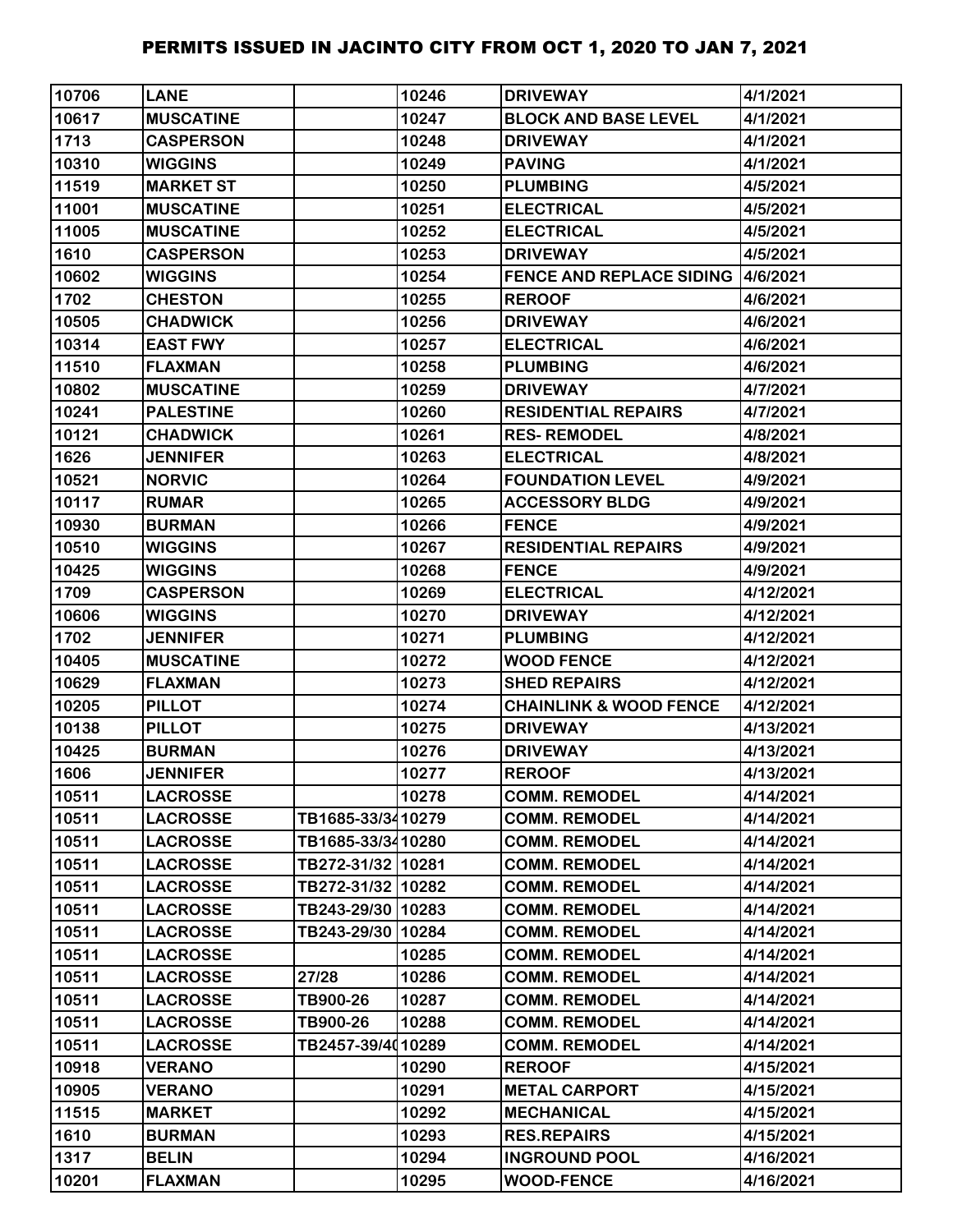| 10714 | <b>PILLOT</b>    | 10296 | <b>WOOD FENCE</b>                   | 4/16/2021 |
|-------|------------------|-------|-------------------------------------|-----------|
| 10118 | <b>WIGGINS</b>   | 10297 | <b>RES.REPAIRS</b>                  | 4/19/2021 |
| 10213 | <b>NORVIC</b>    | 10298 | <b>PLUMBING</b>                     | 4/19/2021 |
| 1335  | <b>HORATIO</b>   | 10299 | <b>DEMO.SHED</b>                    | 4/19/2021 |
| 1734  | <b>BELIN</b>     | 10300 | <b>DRIVEWAY</b>                     | 4/20/2021 |
| 1717  | <b>JENNIFER</b>  | 10302 | PATIO, ROOF DECK STRUCTUI4/20/2021  |           |
| 1506  | <b>CHESTON</b>   | 10303 | <b>PLUMBING</b>                     | 4/21/2021 |
| 10146 | <b>BURMAN</b>    | 10304 | <b>MECHANICAL</b>                   | 4/21/2021 |
| 10202 | <b>PALESTINE</b> | 10305 | <b>FENCE</b>                        | 4/21/2021 |
| 10330 | <b>MUNN</b>      | 10306 | <b>RESIDENTIAL RE-ROOF</b>          | 4/21/2021 |
| 10409 | <b>BURMAN</b>    | 10307 | <b>PLUMBING</b>                     | 4/22/2021 |
| 11502 | <b>CELTIS</b>    | 10308 | <b>DRIVEWAY</b>                     | 4/23/2021 |
| 1526  | <b>BELIN</b>     | 10309 | <b>DRIVEWAY</b>                     | 4/23/2021 |
| 10146 | <b>BURMAN</b>    | 10310 | <b>ELECTRICAL</b>                   | 4/23/2021 |
| 1702  | <b>JENNIFER</b>  | 10311 | <b>MECHANICAL</b>                   | 4/23/2021 |
| 10441 | N OSWEGO         | 10312 | <b>REPLACE SIDING &amp; TRIM</b>    | 4/23/2021 |
| 11020 | <b>BURMAN</b>    | 10313 | <b>PLUMBING</b>                     | 4/27/2021 |
| 10122 | <b>BURMAN</b>    | 10315 | <b>RESIDENTIAL RE-ROOF</b>          | 4/27/2021 |
| 921   | <b>AKRON</b>     | 10316 | <b>RIGHT OF WAY</b>                 | 4/27/2021 |
| 11519 | <b>MARKET ST</b> | 10317 | <b>RIGHT OF WAY</b>                 | 4/27/2021 |
| 10401 | <b>MUNN</b>      | 10318 | <b>RESIDENTIAL RE-ROOF</b>          | 4/27/2021 |
| 11519 | <b>MARKET ST</b> | 10319 | <b>PLUMBING</b>                     | 4/29/2021 |
| 10409 | <b>BURMAN</b>    | 10320 | <b>DEMOLITION</b>                   | 4/29/2021 |
| 931   | <b>MERCURY</b>   | 10321 | <b>COMMERCIAL REMODEL</b>           | 5/3/2021  |
| 11602 | <b>SEAGRAM</b>   | 10322 | RES.REP.(ROOF & B.PORCH FI 5/3/2021 |           |
| 11505 | <b>OXHAM</b>     | 10323 | <b>DRIVEWAY, PAVING &amp; GATE</b>  | 5/3/2021  |
| 10237 | <b>MARKET</b>    | 10324 | <b>PLUMBING</b>                     | 5/4/2021  |
| 1625  | <b>JENNIFER</b>  | 10325 | <b>PLUMBING</b>                     | 5/4/2021  |
| 1506  | <b>CHESTON</b>   | 10326 | <b>MECHANICAL</b>                   | 5/4/2021  |
| 10529 | <b>LACROSSE</b>  | 10327 | <b>ELECTRICAL</b>                   | 5/4/2021  |
| 1434  | <b>HORATIO</b>   | 10328 | <b>PLUMBING</b>                     | 5/4/2021  |
| 10425 | <b>CHADWICK</b>  | 10329 | <b>DRIVEWAY</b>                     | 5/4/2021  |
| 10606 | <b>WIGGINS</b>   | 10330 | <b>FENCE</b>                        | 5/4/2021  |
| 10938 | <b>LACROSSE</b>  | 10331 | <b>RESIDENTIAL - REMODEL</b>        | 5/5/2021  |
| 10638 | <b>FAIRFAX</b>   | 10332 | <b>FENCE-WOOD</b>                   | 5/5/2021  |
| 10702 | <b>NORVIC</b>    | 10333 | <b>REROOF</b>                       | 5/6/2021  |
| 10201 | <b>PALESTINE</b> | 10334 | <b>RESIDENTIAL REPAIRS</b>          | 5/6/2021  |
| 10706 | <b>FLAXMAN</b>   | 10335 | <b>PAVING</b>                       | 5/6/2021  |
| 11030 | <b>VERANO</b>    | 10336 | <b>RESIDENTIAL RE-ROOF</b>          | 5/6/2021  |
| 10505 | <b>PALESTINE</b> | 10337 | <b>FENCE &amp; GATE</b>             | 5/6/2021  |
| 10319 | <b>PALESTINE</b> | 10338 | COM REMODEL-REROOF & PAINT 5/7/2021 |           |
| 1426  | <b>HORATIO</b>   | 10339 | <b>DEMOLITION-SHED</b>              | 5/7/2021  |
| 10534 | <b>PALESTINE</b> | 10340 | <b>FENCE-GATE</b>                   | 5/7/2021  |
| 10610 | <b>BURMAN</b>    | 10341 | <b>RES. ADDITION(BEDROOM-ON SL</b>  | 5/11/2021 |
| 1506  | <b>CHESTON</b>   | 10342 | <b>ELECTRICAL</b>                   | 5/11/2021 |
| 11505 | <b>OGLESBY</b>   | 10343 | <b>ELECTRICAL</b>                   | 5/11/2021 |
| 10714 | <b>GARBER LN</b> | 10344 | <b>NEW WINDOWS</b>                  | 5/12/2021 |
| 10102 | <b>FAIRFAX</b>   | 10345 | <b>ACCESSORY BUILDING</b>           | 5/12/2021 |
| 10434 | <b>PILLOT</b>    | 10346 | <b>ELECTRICAL</b>                   | 5/13/2021 |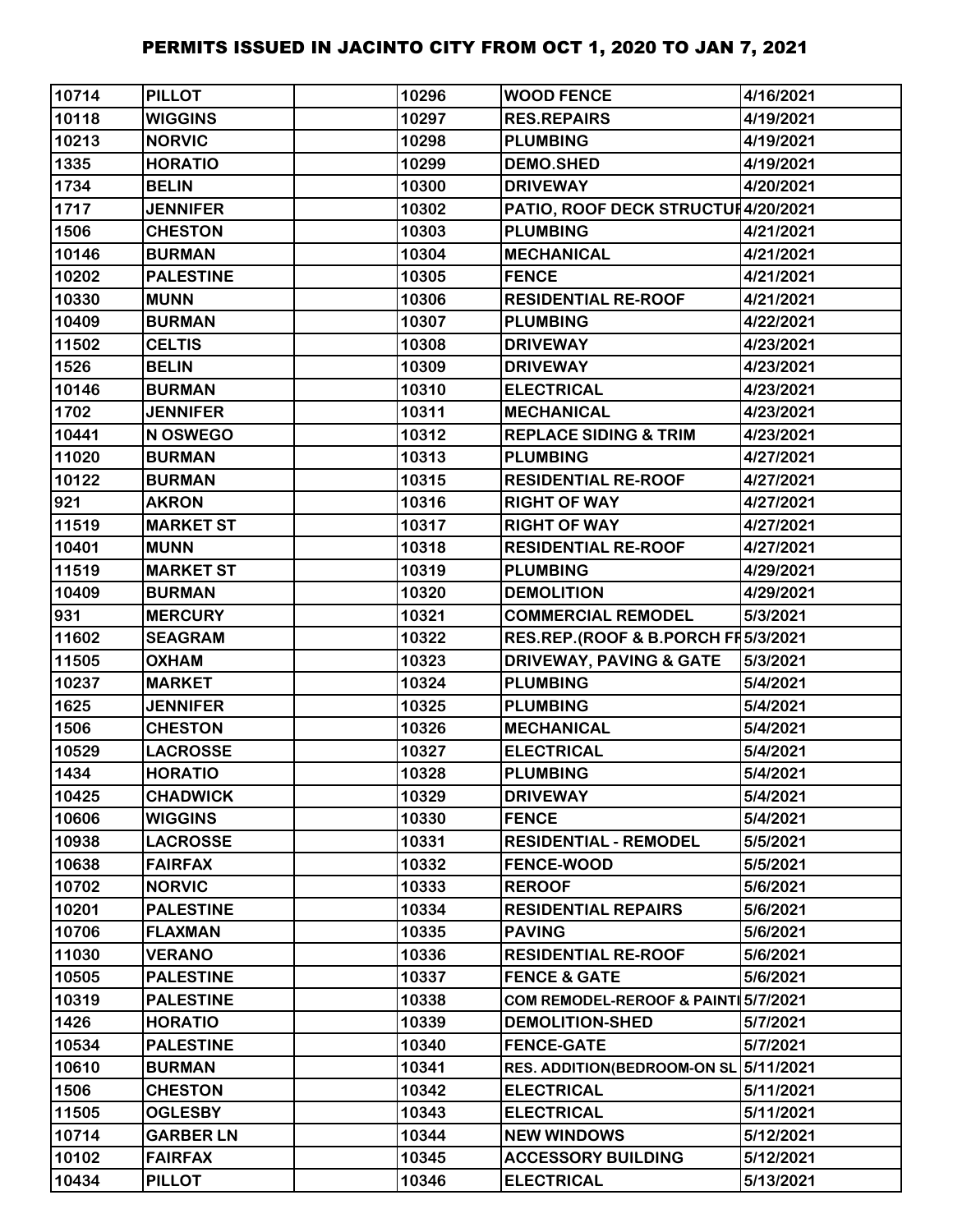| 10918           | <b>FLAXMAN</b>    | 10347 | <b>4FT TALL PICKET FENCE</b>             | 5/13/2021 |
|-----------------|-------------------|-------|------------------------------------------|-----------|
| 10345           | <b>N LACROSSE</b> | 10348 | <b>RESIDENTIAL RE-ROOF</b>               | 5/13/2021 |
| 10237           | <b>MARKET</b>     | 10349 | <b>MECHANICAL</b>                        | 5/14/2021 |
| 1702            | <b>JENNIFER</b>   | 10350 | <b>DRIVEWAY</b>                          | 5/14/2021 |
| 11518           | <b>CELTIS</b>     | 10351 | <b>PLUMBING</b>                          | 5/14/2021 |
| 10209           | <b>RUMAR</b>      | 10352 | <b>GAZEBO</b>                            | 5/14/2021 |
| 11009           | <b>WIGGINS</b>    | 10353 | <b>PLUMBING</b>                          | 5/17/2021 |
| 10433           | <b>LANE</b>       | 10354 | <b>LEVEL BLOCK &amp; BASE FOUNDATION</b> | 5/17/2021 |
| 10501           | <b>WIGGINS</b>    | 10355 | <b>RESIDENTIAL RE-ROOF</b>               | 5/17/2021 |
| 10824           | <b>INVIERNO</b>   | 10356 | <b>LEVEL BLK &amp; BASE AND ADDITION</b> | 5/17/2021 |
| 10510           | <b>CHADWICK</b>   | 10357 | <b>DRIVEWAY</b>                          | 5/18/2021 |
| 10345           | <b>LANE</b>       | 10358 | <b>RESIDENTIAL ADDITION</b>              | 5/18/2021 |
| 10533           | <b>BURMAN</b>     | 10359 | <b>FENCE &amp; RESIDENTIAL REPAIRS</b>   | 5/18/2021 |
| 11013           | <b>VERANO</b>     | 10360 | <b>LEVEL BLK &amp; BASE AND RE-ROOF</b>  | 5/18/2021 |
| 10909           | <b>OSWEGO</b>     | 10361 | <b>RESIDENTIAL REPAIRS</b>               | 5/18/2021 |
| 1705            | <b>SERPENTINE</b> | 10362 | <b>GENERATOR</b>                         | 5/19/2021 |
| 1705            | <b>SERPENTINE</b> | 10363 | <b>ELECTRICAL</b>                        | 5/19/2021 |
| 1705            | <b>SERPENTINE</b> | 10364 | <b>PLUMBING</b>                          | 5/19/2021 |
| 10225           | <b>MUNN</b>       | 10365 | <b>WOOD FENCE</b>                        | 5/20/2021 |
| 10517           | <b>CHADWICK</b>   | 10366 | <b>RESIDENTIAL RE-ROOF</b>               | 5/19/2021 |
| 1317            | <b>BELIN</b>      | 10367 | <b>PLUMBING</b>                          | 5/20/2021 |
| 11513           | <b>SEAGRAM</b>    | 10368 | <b>ACCESORY BUILDING</b>                 | 5/21/2021 |
| 10337           | <b>PILLOT</b>     | 10369 | <b>PAVING</b>                            | 5/21/2021 |
| 1627            | <b>CHAZEN</b>     | 10370 | <b>RESIDENTIAL RE-ROOF</b>               | 5/21/2021 |
| 10510           | <b>FLAXMAN</b>    | 10371 | <b>FENCE</b>                             | 5/21/2021 |
| 10909           | <b>INVIERNO</b>   | 10372 | <b>RESIDENTIAL RE-ROOF</b>               | 6/4/2021  |
| 10727           | <b>MUNN</b>       | 10373 | <b>DRIVEWAY</b>                          | 5/25/2021 |
| 10402           | <b>FLAXMAN</b>    | 10374 | <b>RES.REP (WINDOWS)</b>                 | 5/26/2021 |
| SC <sub>2</sub> | <b>BURMAN</b>     | 10375 | <b>ELECTRICAL</b>                        | 5/26/2021 |
| 10117           | <b>LANE</b>       | 10376 | <b>RES.REM.(SOLAR PANELS)</b>            | 5/26/2021 |
| 10117           | <b>LANE</b>       | 10377 | <b>ELECTRICAL</b>                        | 5/26/2021 |
| 10425           | <b>PILLOT</b>     | 10378 | <b>REROOF</b>                            | 5/26/2021 |
| 10346           | <b>MUNN</b>       | 10379 | <b>REROOF</b>                            | 5/26/2021 |
| 1022            | <b>AKRON</b>      | 10380 | <b>REROOF</b>                            | 5/26/2021 |
| 10922           | <b>LACROSSE</b>   | 10381 | <b>DRIVEWAY</b>                          | 5/27/2021 |
| 10713           | <b>FAIRFAX</b>    | 10382 | <b>ELECTRICAL</b>                        | 5/28/2021 |
| 1406            | <b>BELIN</b>      | 10383 | <b>GENERATOR</b>                         | 5/28/2021 |
| 1406            | <b>BELIN</b>      | 10384 | <b>ELECTRICAL</b>                        | 5/28/2021 |
| 1506            | <b>CHESTON</b>    | 10385 | <b>DRIVEWAY</b>                          | 5/28/2021 |
| 1701            | <b>CHAZEN</b>     | 10386 | PAVING(WALKWAY&PATIO)                    | 5/28/2021 |
| 10429           | <b>LANE</b>       | 10387 | <b>PLUMBING</b>                          | 5/28/2021 |
| 10702           | <b>BURMAN</b>     | 10388 | <b>REPLACE SIDING</b>                    | 6/1/2021  |
| 10502           | <b>PILLOT</b>     | 10389 | <b>DRIVEWAY</b>                          | 6/1/2021  |
| 1006            | <b>DACUS</b>      | 10390 | <b>PLUMBING</b>                          | 6/1/2021  |
| 10638           | <b>FAIRFAX</b>    | 10391 | <b>PAVING</b>                            | 6/1/2021  |
| 11419           | <b>MUNN</b>       | 10392 | <b>PLUMBING</b>                          | 6/2/2021  |
| 11030           | <b>VERANO</b>     | 10393 | <b>PATIO</b>                             | 6/2/2021  |
| 11037           | <b>MARKET</b>     | 10394 | <b>ELECTRICAL</b>                        | 6/3/2021  |
| 11618           | <b>SEAGRAM</b>    | 10395 | <b>DRIVEWAY</b>                          | 6/3/2021  |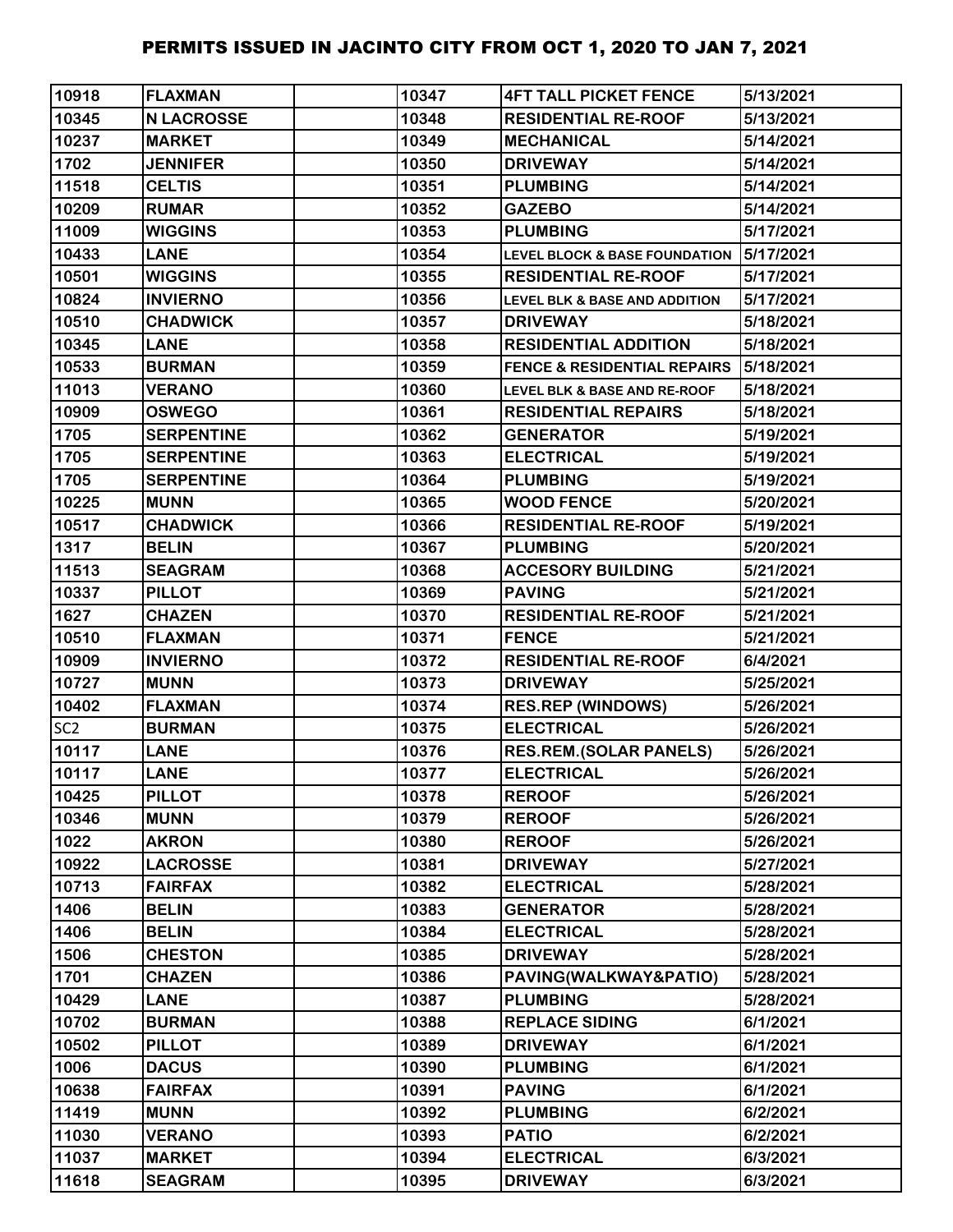| 11110 | <b>MUSCATINE</b>  |     | 10396 | <b>RESIDENTIAL REPAIRS</b>            | 6/3/2021  |
|-------|-------------------|-----|-------|---------------------------------------|-----------|
| 10533 | <b>WIGGINS</b>    |     | 10397 | <b>ELECTRICAL</b>                     | 6/4/2021  |
| 10533 | <b>WIGGINS</b>    |     | 10398 | SOLAR PANEL INSTALLATION 6/4/2021     |           |
| 10426 | <b>PALESTINE</b>  |     | 10399 | <b>GRADE/FILL DIRT</b>                | 6/4/2021  |
| 10213 | <b>BURMAN</b>     |     | 10400 | <b>ELECTRICAL</b>                     | 6/7/2021  |
| 11510 | <b>OXHAM</b>      |     | 10401 | <b>MECHANICAL</b>                     | 6/7/2021  |
| 1501  | <b>MERCURY</b>    |     | 10402 | <b>ELECTRICAL</b>                     | 6/7/2021  |
| 1006  | <b>DACUS</b>      |     | 10403 | <b>DEMOLITION-HOUSE</b>               | 6/8/2021  |
| 931   | <b>MERCURY</b>    | В   | 10404 | <b>ELECTRICAL</b>                     | 6/9/2021  |
| 931   | <b>MERCURY</b>    | А   | 10405 | ELECTRICAL #4124                      | 6/9/2021  |
| 10434 | <b>BURMAN</b>     |     | 10406 | <b>MECHANICAL</b>                     | 6/9/2021  |
| 10237 | <b>MARKET</b>     |     | 10407 | <b>PLUMBING 4" FIRE LINE</b>          | 6/9/2021  |
| 10309 | <b>PILLOT</b>     |     | 10408 | <b>PLUMBING</b>                       | 6/9/2021  |
| 10121 | <b>CHADWICK</b>   |     | 10409 | <b>ELECTRICAL</b>                     | 6/9/2021  |
| 10245 | <b>MUNN</b>       |     | 10410 | <b>DRIVEWAY</b>                       | 6/9/2021  |
| 1729  | <b>JENNIFER</b>   |     | 10411 | <b>REROOF AND REPAIR FENCE</b>        | 6/10/2021 |
| 10804 | <b>MUNN</b>       |     | 10412 | <b>ELECTRICAL</b>                     | 6/10/2021 |
| 1704  | <b>HOLLAND#1</b>  |     | 10413 | <b>GAS TEST</b>                       | 6/10/2021 |
| 10402 | <b>SLACROSSE</b>  |     | 10414 | <b>REROOF</b>                         | 6/10/2021 |
| 10329 | <b>NORVIC</b>     |     | 10415 | <b>PLUMBING</b>                       | 6/10/2021 |
| 10117 | <b>LANE</b>       |     | 10416 | <b>DRIVEWAY</b>                       | 6/10/2021 |
| 10334 | <b>N LACROSSE</b> |     | 10417 | <b>RESIDENTIAL REPAIRS</b>            | 6/10/2021 |
| 11211 | <b>MUNN</b>       |     | 10418 | PAVING CRUSHED ASPHALT                | 6/11/2021 |
| 10222 | <b>WIGGINS</b>    |     | 10419 | <b>RESIDENTIAL RE-ROOF</b>            | 6/14/2021 |
| 1522  | <b>CHESTON</b>    |     | 10420 | <b>RESIDENTIAL RE-ROOF</b>            | 6/14/2021 |
| 1501  | <b>SERPENTINE</b> |     | 10421 | <b>RESIDENTIAL RE-ROOF</b>            | 6/15/2021 |
| 10301 | <b>FAIRFAX</b>    |     | 10422 | <b>RESIDENTIAL RE-ROOF</b>            | 6/15/2021 |
| 1406  | <b>BELIN</b>      |     | 10423 | <b>PLUMBING</b>                       | 6/16/2021 |
| 10511 | <b>LACROSSE</b>   | 239 | 10424 | <b>ELECTRICAL</b>                     | 6/16/2021 |
| 10511 | <b>LACROSSE</b>   | 240 | 10425 | <b>ELECTRICAL</b>                     | 6/16/2021 |
| 10511 | <b>LACROSSE</b>   | 228 | 10426 | <b>ELECTRICAL</b>                     | 6/16/2021 |
| 10511 | <b>LACROSSE</b>   |     | 10427 | <b>ELECTRICAL</b>                     | 6/16/2021 |
| 11121 | <b>MARKET D</b>   |     | 10428 | <b>COMMERCIAL RE-ROOF</b>             | 6/16/2021 |
| 10337 | <b>BURMAN</b>     |     | 10429 | <b>FENCE</b>                          | 6/16/2021 |
| 10201 | <b>PALESTINE</b>  |     | 10430 | <b>ELECTRICAL</b>                     | 6/17/2021 |
| 10611 | <b>PALESTINE</b>  |     | 10431 | PARTIAL DEMOLITION BACK BLD 6/17/2021 |           |
| 10326 | <b>PALESTINE</b>  | В   | 10432 | <b>ELECTRICAL</b>                     | 6/17/2021 |
| 10209 | <b>RUMAR</b>      |     | 10433 | <b>WOOD SHED</b>                      | 6/18/2021 |
| 10102 | <b>NORVIC</b>     |     | 10434 | <b>RES.RE-ROOF</b>                    | 6/21/2021 |
| 10206 | <b>FLAXMAN</b>    |     | 10435 | <b>WOOD FENCE</b>                     | 6/21/2021 |
| 1611  | <b>JENNIFER</b>   |     | 10436 | <b>FENCE</b>                          | 6/21/2021 |
| 1418  | <b>JENNIFER</b>   |     | 10437 | <b>PLB</b>                            | 6/23/2021 |
| 10309 | <b>PILLOT</b>     |     | 10438 | <b>ELEC</b>                           | 6/23/2021 |
| 10610 | <b>BURMAN</b>     |     | 10439 | <b>PLB</b>                            | 6/24/2021 |
| 10613 | <b>FAIRFAX</b>    |     | 10440 | <b>LEVEL-BLK &amp; BASE</b>           | 6/25/2021 |
| 1418  | <b>HORATIO</b>    |     | 10441 | DRIVEWAY & METAL CARPORT 6/25/2021    |           |
| 10606 | <b>PILLOT</b>     |     | 10443 | <b>PAVING</b>                         | 6/25/2021 |
| 10630 | <b>FLAXMAN</b>    |     | 10444 | <b>PLB</b>                            | 6/25/2021 |
| 1113  | <b>SIESTA</b>     |     | 10445 | <b>PLB</b>                            | 6/25/2021 |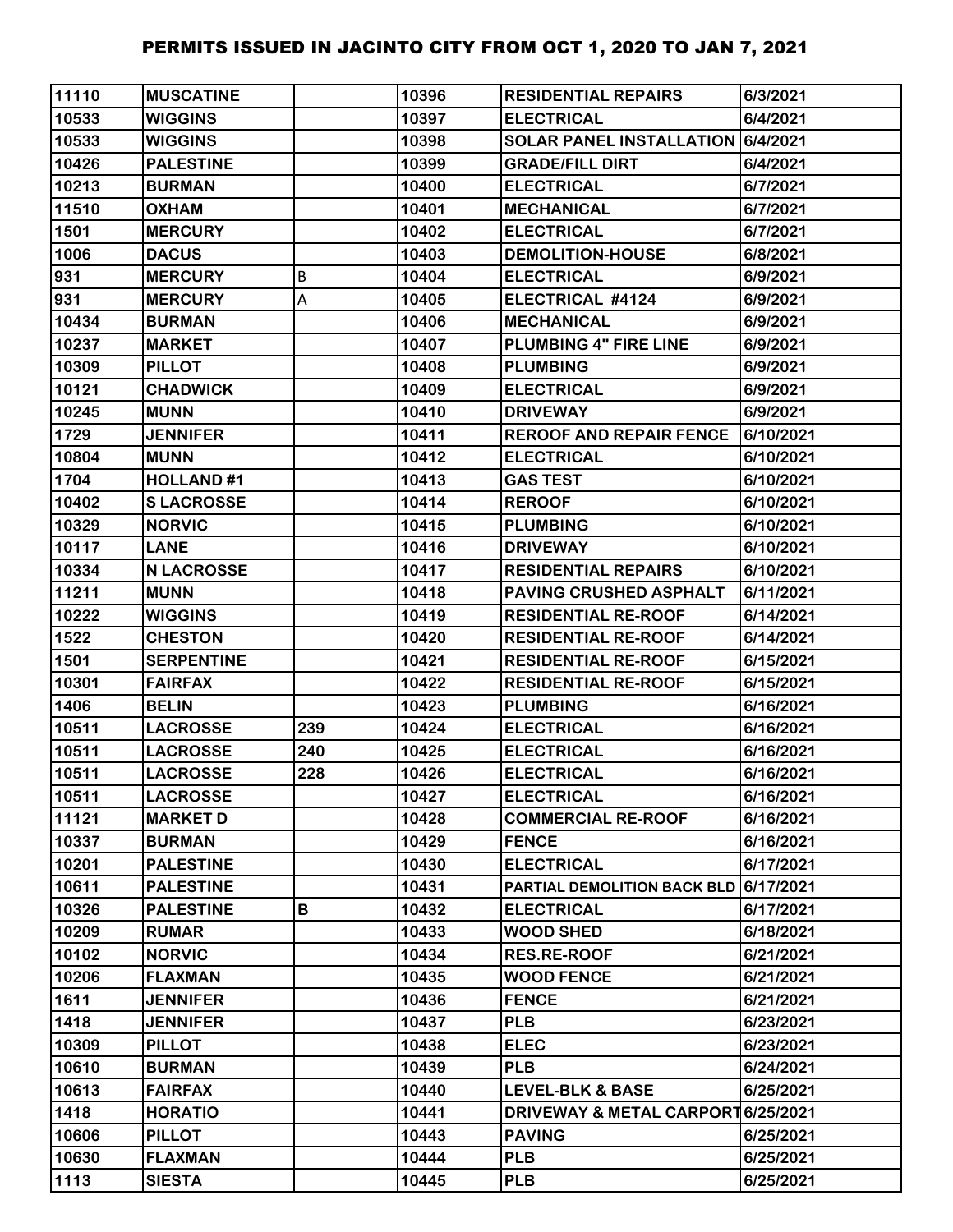| 10438 | <b>IMUSCATINE</b>   |   | 10446 | <b>PAVING</b>                                 | 6/25/2021 |
|-------|---------------------|---|-------|-----------------------------------------------|-----------|
| 10145 | <b>MUNN</b>         |   | 10447 | <b>WOOD FENCE</b>                             | 6/25/2021 |
| 10217 | <b>PILLOT</b>       |   | 10448 | <b>WOOD FENCE</b>                             | 6/25/2021 |
| 10430 | <b>MUSCATINE</b>    |   | 10449 | <b>MECHANICAL</b>                             | 6/25/2021 |
| 10617 | <b>FLAXMAN</b>      |   | 10450 | <b>RESIDENTIAL RE-ROOF</b>                    | 6/28/2021 |
| 9990  | <b>EAST FWY</b>     |   | 10451 | STORM DAMAGE DEMOLITION 6/29/2021             |           |
| 11030 | <b>VERANO</b>       |   | 10452 | <b>CARPORT</b>                                | 6/29/2021 |
| 10910 | <b>MUNN</b>         |   | 10453 | <b>ELECTRICAL</b>                             | 6/30/2021 |
| 10618 | <b>PILLOT</b>       |   | 10454 | <b>PAVING</b>                                 | 7/1/2021  |
| 10506 | <b>WIGGINS</b>      |   | 10455 | PORCH AND RES. RE-ROOF                        | 7/1/2021  |
| 10134 | <b>PILLOT</b>       |   | 10456 | <b>FENCE</b>                                  | 7/1/2021  |
| 1722  | <b>CHAZEN</b>       |   | 10457 | <b>REPAIR PORCH &amp; SHED</b>                | 7/1/2021  |
| 10309 | <b>PILLOT</b>       |   | 10458 | <b>DEMOLITION OF GARAGE</b>                   | 7/1/2021  |
| 10138 | <b>MUSCATINE</b>    |   | 10459 | <b>ELECTRICAL</b>                             | 7/2/2021  |
| 10911 | <b>MUNN</b>         |   | 10460 | <b>CARPORT</b>                                | 7/2/2021  |
| 10417 | <b>N OSWEGO</b>     |   | 10461 | <b>FENCE</b>                                  | 7/2/2021  |
| 10625 | <b>NORVIC</b>       |   | 10462 | <b>RESIDENTIAL REPAIRS</b>                    | 7/6/2021  |
| 10625 | <b>NORVIC</b>       |   | 10463 | <b>PLUMBING</b>                               | 7/6/2021  |
| 10314 | <b>FLAXMAN</b>      |   | 10464 | <b>RESIDENTIAL RE-ROOF</b>                    | 7/6/2021  |
| 9990  | <b>EAST FREEWAY</b> | C | 10465 | <b>ELECTRICAL</b>                             | 7/7/2021  |
| 9701  | <b>MARKET</b>       |   | 10466 | <b>ELECTRICAL</b>                             | 7/7/2021  |
| 10521 | <b>WIGGINS</b>      |   | 10467 | <b>REPLACE SIDING AND WINDOV 7/7/2021</b>     |           |
| 10129 | <b>FAIRFAX</b>      |   | 10468 | <b>RESIDENTIAL RE-ROOF</b>                    | 7/7/2021  |
| 10414 | <b>FLAXMAN</b>      |   | 10469 | <b>RESIDENTIAL RE-ROOF</b>                    | 7/7/2021  |
| 10414 | <b>SLACROSSE</b>    |   | 10470 | <b>RESIDENTIAL ADDITION &amp; POR7/7/2021</b> |           |
| 10733 | <b>BURMAN</b>       |   | 10471 | <b>PAVING</b>                                 | 7/8/2021  |
| 9990  | <b>EAST FWY</b>     | В | 10472 | <b>PLUMBING</b>                               | 7/8/2021  |
| 1317  | <b>SERPENTINE</b>   |   | 10473 | <b>RESIDENTIAL RE-ROOF</b>                    | 7/9/2021  |
| 10430 | <b>MUSCATINE</b>    |   | 10474 | <b>ELECTRICAL</b>                             | 7/9/2021  |
| 10430 | <b>PALESTINE</b>    |   | 10475 | <b>BRICK SIDING</b>                           | 7/9/2021  |
| 9990  | <b>EAST FWY</b>     |   | 10476 | <b>COMMERCIAL REMODEL</b>                     | 7/12/2021 |
| 10613 | <b>MUSCATINE</b>    |   | 10477 | <b>ELECTRICAL</b>                             | 7/12/2021 |
| 10309 | <b>PILLOT</b>       |   | 10478 | <b>FENCE</b>                                  | 7/12/2021 |
| 10941 | <b>VERANO</b>       |   | 10479 | <b>REROOF</b>                                 | 7/13/2021 |
| 11618 | <b>SEAGRAM</b>      |   | 10480 | <b>RESIDENTIAL REPAIRS</b>                    | 7/13/2021 |
| 918   | <b>MERCURY</b>      | 1 | 10481 | <b>COMMERCIAL REMODEL</b>                     | 7/13/2021 |
| 1702  | <b>BELIN</b>        |   | 10482 | <b>RESIDENTIAL ADDITION</b>                   | 7/13/2021 |
| 10129 | <b>CHADWICK</b>     |   | 10483 | <b>RESIDENTIAL RE-ROOF</b>                    | 7/14/2021 |
| 1705  | <b>SERPENTINE</b>   |   | 10484 | <b>PLUMBING</b>                               | 7/14/2021 |
| 10341 | <b>PALESTINE</b>    |   | 10485 | 2 WALL SIGNS & ONE POLE SI07/14/2021          |           |
| 10341 | <b>PALESTINE</b>    |   | 10486 | <b>ELECTRICAL FOR SIGNS</b>                   | 7/14/2021 |
| 11406 | <b>MUNN</b>         |   | 10487 | <b>PAVING (IN BACK)</b>                       | 7/15/2021 |
| 10421 | <b>LANE</b>         |   | 10488 | <b>PLUMBING</b>                               | 7/16/2021 |
| 918   | <b>MERCURY</b>      | 1 | 10489 | <b>ELECTRICAL</b>                             | 7/16/2021 |
| 1602  | <b>CASPERSON</b>    |   | 10490 | <b>RESIDENTIAL RE-ROOF</b>                    | 7/16/2021 |
| 10517 | <b>WIGGINS</b>      |   | 10491 | <b>RESIDENTIAL REPAIRS</b>                    | 7/16/2021 |
| 10517 | <b>WIGGINS</b>      |   | 10492 | <b>ELECTRICAL</b>                             | 7/16/2021 |
| 10345 | <b>LANE</b>         |   | 10493 | <b>ELECTRICAL</b>                             | 7/19/2021 |
| 10533 | <b>WIGGINS</b>      |   | 10494 | <b>2 DRIVEWAYS</b>                            | 7/20/2021 |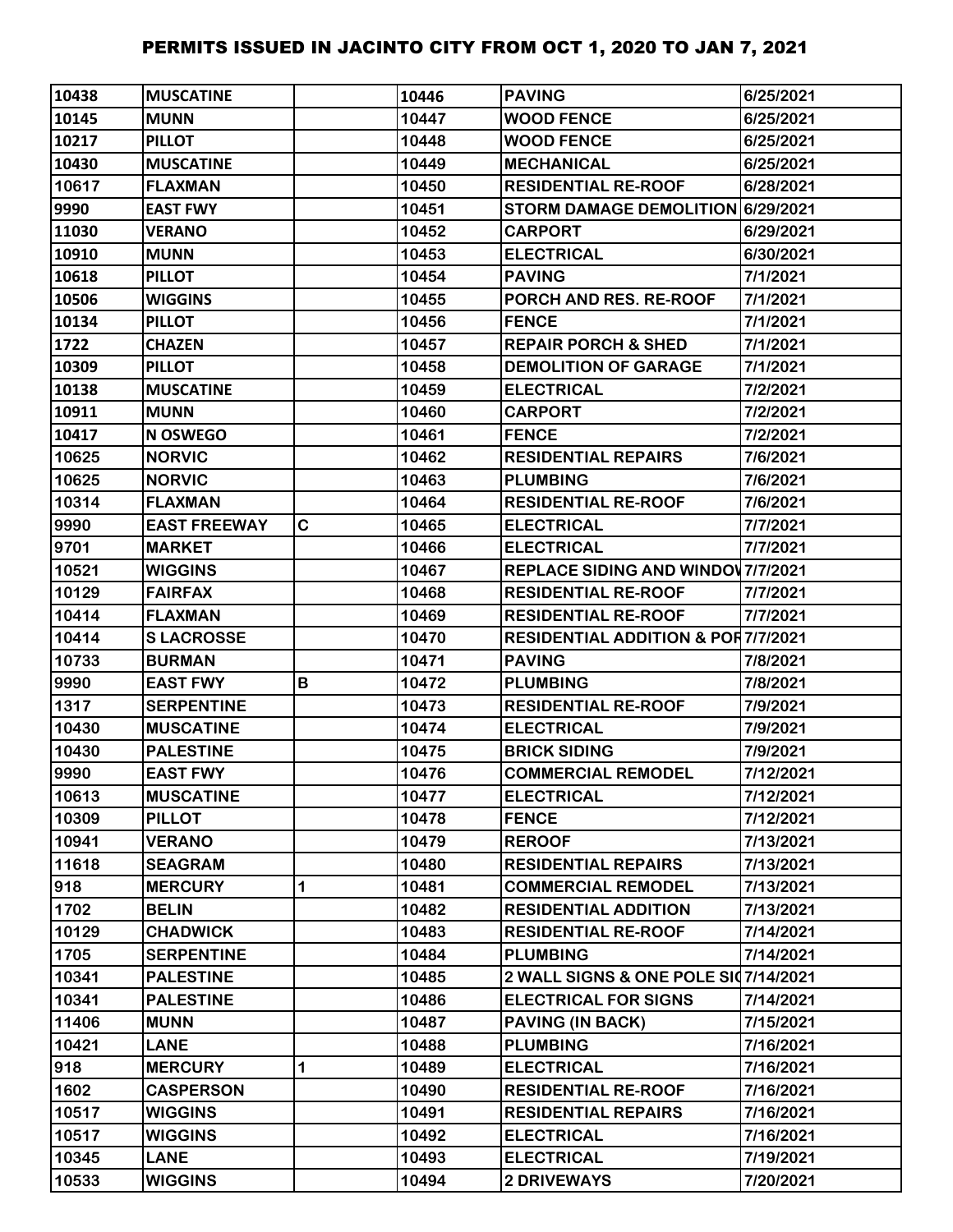| 1101  | <b>HOLLAND</b>    | B   | 10495 | <b>ELECTRICAL</b>                         | 7/20/2021 |
|-------|-------------------|-----|-------|-------------------------------------------|-----------|
| 10117 | <b>RUMAR</b>      |     | 10496 | <b>RESIDENTIAL RE-ROOF</b>                | 7/20/2021 |
| 10345 | <b>LAND</b>       |     | 10497 | <b>PLUMBING</b>                           | 7/20/2021 |
| 10114 | <b>CHADWICK</b>   |     | 10498 | <b>ELECTRICAL</b>                         | 7/21/2021 |
| 10241 | <b>FLAXMAN</b>    |     | 10499 | <b>FENCE</b>                              | 7/21/2021 |
| 10337 | <b>PILLOT</b>     |     | 10500 | <b>GARAGE ADDIITION</b>                   | 7/21/2021 |
| 11502 | <b>TILLIA</b>     |     | 10501 | <b>PLUMBING</b>                           | 7/21/2021 |
| 10521 | <b>WIGGINS</b>    |     | 10502 | <b>RESIDENTIAL RE-ROOF</b>                | 7/21/2021 |
| 1626  | <b>JENNIFER</b>   |     | 10503 | <b>RESIDENTIAL REPAIRS</b>                | 7/21/2021 |
| 11009 | <b>MUSCATINE</b>  |     | 10504 | <b>FENCE</b>                              | 7/22/2021 |
| 10309 | <b>PILLOT</b>     |     | 10505 | <b>CARPORT</b>                            | 7/23/2021 |
| 1613  | <b>MERCURY</b>    |     | 10506 | <b>NEW COMMERCIAL BUILDING 17/26/2021</b> |           |
| 1725  | <b>HOLLAND</b>    |     | 10507 | <b>GRADE/FILL DIRT</b>                    | 7/26/2021 |
| 11005 | <b>MUSCATINE</b>  |     | 10508 | <b>FENCE</b>                              | 7/26/2021 |
| 10417 | N OSWEGO          |     | 10509 | <b>6 FT WOODEN GATE</b>                   | 7/27/2021 |
| 11009 | <b>LACROSSE</b>   |     | 10510 | <b>RES. FOUNDATION REPAIR</b>             | 7/28/2021 |
| 11017 | <b>LACROSSE</b>   |     | 10511 | <b>RESIDENTIAL FOUNDATION RE7/28/2021</b> |           |
| 10506 | <b>PILLOT</b>     |     | 10512 | <b>METAL CARPORT</b>                      | 7/28/2021 |
| 10217 | <b>FLAXMAN</b>    |     | 10513 | <b>ACCESSORY BUILDING</b>                 | 7/29/2021 |
| 10518 | <b>WIGGINS</b>    |     | 10514 | <b>DRIVEWAY</b>                           | 7/29/2021 |
| 10414 | <b>SLACROSSE</b>  |     | 10515 | <b>ELECTRICAL</b>                         | 7/29/2021 |
| 1406  | <b>SERPENTINE</b> |     | 10516 | <b>RESIDENTIAL RE-ROOF</b>                | 7/30/2021 |
| 10406 | <b>MUNN</b>       |     | 10517 | <b>RESIDENTIAL RE-ROOF</b>                | 8/2/2021  |
| 10313 | <b>WIGGINS</b>    |     | 10518 | <b>PLUMBING</b>                           | 8/3/2021  |
| 1721  | <b>CHESTON</b>    |     | 10519 | GATE                                      | 8/3/2021  |
| 1401  | <b>SERPENTINE</b> |     | 10520 | <b>FENCE</b>                              | 8/3/2021  |
| 1109  | <b>MERCURY</b>    |     | 10521 | <b>WOOD FENCE</b>                         | 8/3/2021  |
| 1106  | <b>DACUS</b>      |     | 10522 | <b>FENCE</b>                              | 8/3/2021  |
| 1407  | <b>HORATIO</b>    |     | 10523 | <b>RESIDENTIAL REPAIRS</b>                | 8/5/2021  |
| 11519 | <b>MARKET ST</b>  |     | 10524 | PLB- UNDERGROUND 6"FIRE LINE              | 8/4/2021  |
| 10827 | <b>FLAXMAN</b>    |     | 10525 | <b>MECHANICAL</b>                         | 8/6/2021  |
| 10934 | <b>LACROSSE</b>   |     | 10526 | <b>PLUMBING</b>                           | 8/6/2021  |
| 11109 | <b>VERANO</b>     |     | 10527 | <b>PLUMBING</b>                           | 8/9/2021  |
| 11505 | <b>OGLESBY</b>    |     | 10528 | <b>ELECTRICAL</b>                         | 8/10/2021 |
| 10705 | <b>MUSCATINE</b>  |     | 10529 | <b>CARPORT-METAL</b>                      | 8/10/2021 |
| 10825 | <b>MUSCATINE</b>  |     | 10530 | <b>REPLACE SIDING</b>                     | 8/10/2021 |
| 935   | <b>MERCURY</b>    |     | 10531 | <b>DOUBLE SIDED SIGN</b>                  | 8/10/2021 |
| 935   | <b>MERCURY</b>    |     | 10532 | <b>ELECTRICAL</b>                         | 8/10/2021 |
| 10249 | <b>BURMAN</b>     |     | 10533 | <b>PAVING</b>                             | 8/10/2021 |
| 10506 | <b>CHADWICK</b>   |     | 10534 | <b>DRIVEWAY</b>                           | 8/10/2021 |
| 10530 | <b>PALESTINE</b>  |     | 10535 | <b>RESIDENTIAL - REMODEL</b>              | 8/11/2021 |
| 11410 | <b>EAST FWY</b>   | 150 | 10536 | <b>WALL SIGN</b>                          | 8/11/2021 |
| 11410 | <b>EAST FWY</b>   | 150 | 10537 | <b>ELECTRICAL</b>                         | 8/11/2021 |
| 11030 | <b>VERANO</b>     |     | 10538 | <b>DRIVEWAY</b>                           | 8/11/2021 |
| 1622  | <b>CHESTON</b>    |     | 10539 | <b>PLUMBING</b>                           | 8/12/2021 |
| 11022 | <b>FLAXMAN</b>    |     | 10540 | <b>PLUMBING</b>                           | 8/12/2021 |
| 10634 | <b>WIGGINS</b>    |     | 10541 | <b>RESIDENTIAL RE-ROOF</b>                | 8/12/2021 |
| 10249 | <b>WIGGINS</b>    |     | 10542 | <b>RESIDENTIAL RE-ROOF</b>                | 8/12/2021 |
| 10425 | <b>FLAXMAN</b>    |     | 10543 | <b>RESIDENTIAL RE-ROOF</b>                | 8/13/2021 |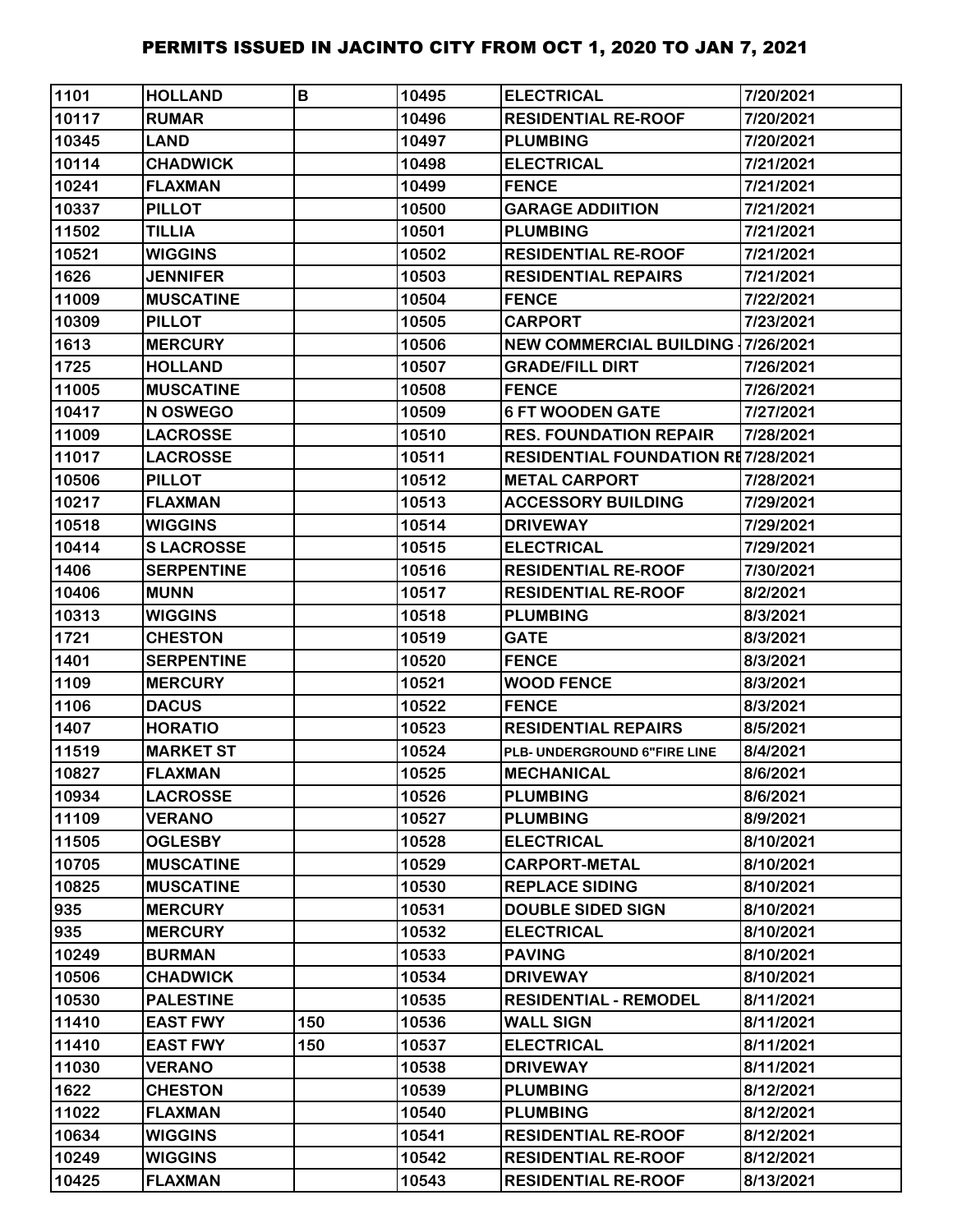| 10509 | <b>LANE</b>         |     | 10544     | <b>CARPORT</b>                      | 8/13/2021 |
|-------|---------------------|-----|-----------|-------------------------------------|-----------|
| 1306  | <b>SERPENTINE</b>   |     | 10545     | <b>RESIDENTIAL RE-ROOF</b>          | 8/16/2021 |
| 10821 | <b>LANE</b>         |     | 10546     | PAVING(ASPHALT OVERLAY-P 8/16/2021  |           |
| 10345 | N OSWEGO            |     | 10547     | <b>ELECTRICAL</b>                   | 8/16/2021 |
| 1106  | <b>DACUS</b>        |     | 10548     | <b>DEMOLITION OF GARAGE</b>         | 8/16/2021 |
| 1722  | <b>CASPERSON</b>    |     | 10549     | <b>REROOF</b>                       | 8/16/2021 |
| 1529  | <b>JENNIFER</b>     |     | 10550     | <b>MECHANICAL</b>                   | 8/17/2021 |
| 11514 | <b>CELTIS</b>       |     | 10551     | <b>DRIVEWAY</b>                     | 8/17/2021 |
| 10629 | <b>BURMAN</b>       |     | 10552     | <b>DRIVEWAY</b>                     | 8/17/2021 |
| 11102 | <b>EAST FWY</b>     | В   | 10552     | <b>ELECTRICAL</b>                   | 2/11/2021 |
| 10101 | <b>PILLOT</b>       |     | 10553     | <b>RESIDENTIAL REPAIRS</b>          | 8/18/2021 |
| 1525  | <b>CHESTON</b>      |     | 10554     | <b>RESIDENTIAL RE-ROOF</b>          | 8/18/2021 |
| 1613  | <b>MERCURY</b>      |     | 10555     | <b>PLUMBING</b>                     | 8/18/2021 |
| 1413  | <b>CHESTON</b>      |     | 10556     | <b>FENCE</b>                        | 8/19/2021 |
| 10731 | <b>MUNN</b>         |     | 10557     | <b>FENCE</b>                        | 8/20/2021 |
| 10727 | <b>MUNN</b>         |     | 10558     | <b>FENCE</b>                        | 8/20/2021 |
| 10901 | <b>MARKET</b>       |     | 10559     | <b>PAVING</b>                       | 8/20/2021 |
| 10705 | <b>BURMAN</b>       |     | 10560     | <b>MECHANICAL</b>                   | 8/20/2021 |
| 10533 | <b>WIGGINS</b>      |     | 10561     | <b>FENCE</b>                        | 8/20/2021 |
| 1407  | <b>HORATIO</b>      |     | 10562     | <b>PAVING</b>                       | 8/23/2021 |
| 1430  | <b>HORATIO</b>      |     | 10563     | <b>CARPORT AND PAVING</b>           | 8/23/2021 |
| 11017 | <b>LACROSSE</b>     |     | 10564     | <b>RESIDENTIAL REPAIRS</b>          | 8/24/2021 |
| 1529  | <b>JENNIFER</b>     |     | 10565     | <b>PLUMBING</b>                     | 8/25/2021 |
| 918   | <b>MERCURY</b>      |     | 110566    | <b>PLUMBING</b>                     | 8/26/2021 |
| 10610 | <b>LACROSSE</b>     |     | 10567     | <b>DRIVEWAY</b>                     | 8/26/2021 |
| 10906 | <b>FLAXMAN</b>      |     | 10568     | <b>BACK PORCH</b>                   | 8/26/2021 |
| 10342 | <b>NORVIC</b>       |     | 10569     | <b>PAVING-SLAB ONLY</b>             | 8/27/2021 |
| 10602 | <b>PILLOT</b>       |     | 10570     | <b>RES. REP (REPLACE POST</b>       | 8/27/2021 |
| 10138 | <b>CHADWICK</b>     |     | 10571     | <b>REROOF-SHINGLES ONLY</b>         | 8/30/2021 |
| 10145 | <b>WIGGINS</b>      |     | 10572     | <b>FENCE-WOOD</b>                   | 8/30/2021 |
| 10821 | <b>MUSCATINE</b>    |     | 10573     | <b>RESIDENTIAL REPAIRS</b>          | 8/31/2021 |
| 10114 | <b>PALESTINE</b>    |     | 10574     | <b>DEMOLITION OF EXISTING</b>       | 8/31/2021 |
| 10324 | <b>PALESTINE</b>    |     | 10575     | <b>PLUMBING</b>                     | 8/31/2021 |
| 11410 | <b>EAST FWY</b>     |     | 150 10576 | <b>ELECTRICAL</b>                   | 9/1/2021  |
| 1715  | <b>HOLLAND</b>      |     | 10577     | <b>ELECTRICAL</b>                   | 9/1/2021  |
| 11505 | <b>OGLESBY</b>      |     | 10578     | <b>PLUMBING</b>                     | 9/2/2021  |
| 10501 | <b>MUSCATINE</b>    |     | 10579     | <b>DEMOLITION OF INTERIOR</b>       | 9/3/2021  |
| 1704  | <b>HOLLAND</b>      |     | 10580     | <b>RESIDENTIAL RE-ROOF</b>          | 9/3/2021  |
| 1414  | <b>HORATIO</b>      |     | 10581     | <b>PLUMBING</b>                     | 9/7/2021  |
| 10145 | <b>CHADWICK</b>     |     | 10582     | <b>RESIDENTIAL RE-ROOF</b>          | 9/7/2021  |
| 10114 | <b>PALESTINE</b>    |     | 10583     | PLUMBING DISCONNECT                 | 9/7/2021  |
| 10402 | <b>S OSWEGO</b>     |     | 10584     | <b>DRIVEWAY</b>                     | 9/7/2021  |
| 10342 | <b>NORVIC</b>       |     | 10585     | <b>PLUMBING</b>                     | 9/7/2021  |
| 10214 | <b>PALESTINE</b>    |     | 10586     | DEMOLITION OF PORCH & SHE9/8/2021   |           |
| 1101  | <b>SIESTA</b>       |     | 10587     | <b>DEMOLITION-GARAGE</b>            | 9/8/2021  |
| 1026  | <b>AKRON</b>        |     | 10588     | RESIDENTIAL RE-ROOF (GARA 9/8/2021  |           |
| 10237 | <b>PILLOT</b>       |     | 10589     | NEW RESIDENTIAL - BUILDING 9/9/2021 |           |
| 11410 | <b>EAST FWY 150</b> | 150 | 10590     | <b>COMMERCIAL REMODEL</b>           | 9/9/2021  |
| 11202 | <b>OSWEGO</b>       |     | 10591     | <b>FOUNDATION REPAIR</b>            | 9/9/2021  |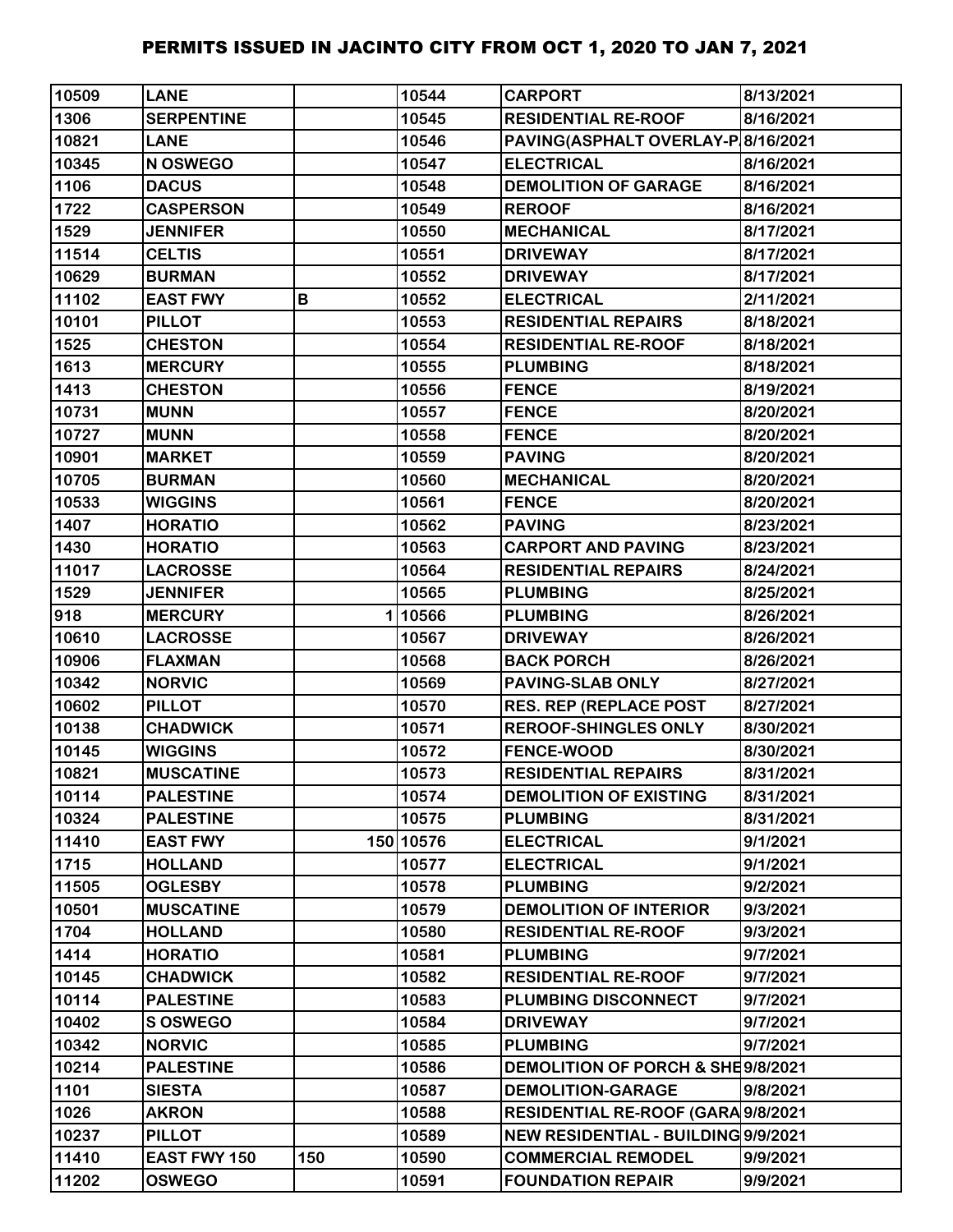| 10346 | <b>CHADWICK</b>   |     | 10592 | <b>FENCE-IRON- 6FT TALL</b>            | 9/9/2021  |
|-------|-------------------|-----|-------|----------------------------------------|-----------|
| 10705 | <b>FLAXMAN</b>    |     | 10593 | <b>ELECTRICAL</b>                      | 9/9/2021  |
| 9701  | <b>MARKET</b>     |     | 10594 | <b>COMMERCIAL REMODEL</b>              | 9/9/2021  |
| 10401 | <b>PALESTINE</b>  |     | 10595 | <b>ELECTRICAL</b>                      | 9/9/2021  |
| 10118 | <b>WIGGINS</b>    |     | 10596 | <b>REROOF</b>                          | 9/8/2021  |
| 1305  | <b>KILROY</b>     |     | 10597 | <b>ELECTRICAL</b>                      | 9/9/2021  |
| 10345 | <b>N LACROSSE</b> |     | 10598 | <b>FRONT PORCH</b>                     | 9/9/2021  |
| 10634 | <b>MUNN</b>       |     | 10599 | SOLAR PANEL INSTALLATION 9/10/2021     |           |
| 10634 | <b>MUNN</b>       |     | 10600 | <b>ELECTRICAL</b>                      | 9/10/2021 |
| 10242 | <b>PALESTINE</b>  |     | 10601 | <b>RESIDENTIAL REPAIRS-PAINT &amp;</b> | 9/10/2021 |
| 10414 | <b>CHADWICK</b>   |     | 10602 | <b>RESIDENTIAL-REMODEL( ADDITI</b>     | 9/10/2021 |
| 10205 | <b>LANE</b>       |     | 10603 | <b>RESIDENTIAL REPAIR</b>              | 9/13/2021 |
| 10509 | <b>BURMAN</b>     |     | 10604 | <b>CARPORT</b>                         | 9/14/2021 |
| 10602 | <b>LANE</b>       |     | 10605 | <b>PORCH &amp; REPAIR BALCONY</b>      | 9/16/2021 |
| 11420 | <b>LANE</b>       |     | 10606 | <b>RE-ROOF</b>                         | 9/16/2021 |
| 10313 | <b>WIGGINS</b>    |     | 10607 | <b>RES.REPAIRS</b>                     | 9/16/2021 |
| 11613 | <b>FLAXMAN</b>    |     | 10608 | <b>DRIVEWAY</b>                        | 9/16/2021 |
| 10337 | <b>BURMAN</b>     |     | 10609 | <b>FENCE</b>                           | 9/17/2021 |
| 11601 | <b>CELTIS</b>     |     | 10610 | <b>ELECTRICAL</b>                      | 9/17/2021 |
| 11605 | <b>CELTIS</b>     |     | 10611 | <b>ELECTRICAL</b>                      | 9/17/2021 |
| 1301  | <b>JENNIFER</b>   |     | 10612 | <b>ELECTRICAL</b>                      | 9/17/2021 |
| 10129 | <b>FAIRFAX</b>    |     | 10613 | <b>FENCE</b>                           | 9/17/2021 |
| 1101  | <b>HOLLAND</b>    |     | 10614 | <b>SIDING</b>                          | 9/20/2021 |
| 9701  | <b>MARKET</b>     |     | 10615 | <b>FENCE REPAIR</b>                    | 9/20/2021 |
| 10933 | <b>MUSCATINE</b>  |     | 10616 | <b>PLUMBING</b>                        | 9/20/2021 |
| 10522 | <b>NORVIC</b>     |     | 10617 | <b>PLUMBING</b>                        | 9/20/2021 |
| 10237 | <b>PILLOT</b>     |     | 10618 | <b>PLUMBING</b>                        | 9/21/2021 |
| 10149 | <b>FAIFAX</b>     |     | 10619 | <b>RE-ROOF</b>                         | 9/21/2021 |
| 10505 | <b>NORVIC</b>     |     | 10620 | <b>LEVEL</b>                           | 9/21/2021 |
| 10213 | <b>BURMAN</b>     |     | 10621 | <b>PLUMBING</b>                        | 9/22/2021 |
| 10414 | <b>BURMAN</b>     |     | 10622 | PORCH & RES.REPAIRS                    | 9/22/2021 |
| 1306  | <b>MERCURY</b>    |     | 10623 | <b>RE-ROOF</b>                         | 9/23/2021 |
| 11430 | <b>EAST FWY</b>   | 350 | 10624 | <b>RIGHT OF WAY</b>                    | 9/23/2021 |
| 11450 | <b>EAST FWY</b>   |     | 10625 | <b>RIGHT OF WAY</b>                    | 9/23/2021 |
| 10125 | <b>FAIRFAX</b>    |     | 10626 | <b>FENCE</b>                           | 9/24/2021 |
| 11410 | <b>EAST FWY</b>   | 150 | 10627 | <b>PLUMBING</b>                        | 9/24/2021 |
| 10317 | <b>BURMAN</b>     |     | 10628 | <b>FENCE</b>                           | 9/24/2021 |
| 10602 | <b>CHADWICK</b>   |     | 10629 | <b>RES. REPAIRS</b>                    | 9/24/2021 |
| 10701 | <b>MUSCATINE</b>  |     | 10630 | <b>PAVING</b>                          | 9/24/2021 |
| 1401  | <b>JENNIFER</b>   |     | 10631 | <b>DRIVEWAY</b>                        | 9/24/2021 |
| 10802 | <b>LACROSSE</b>   |     | 10632 | CARPORT                                | 9/24/2021 |
| 1306  | <b>MERCURY</b>    |     | 10633 | COMMERCIAL REPAIRS-SIDINQ9/24/2021     |           |
| 9990  | <b>EAST FWY</b>   | E   | 10634 | <b>SIGN</b>                            | 9/27/2021 |
| 9990  | <b>EAST FWY</b>   | E   | 10635 | <b>ELECTRICAL</b>                      | 9/27/2021 |
| 10602 | <b>EAST FWY</b>   |     | 10636 | <b>FENCE</b>                           | 9/27/2021 |
| 1306  | <b>MERCURY</b>    |     | 10637 | <b>COMMERCIAL DOORS AND WINDOW</b>     | 9/28/2021 |
| 1625  | <b>JENNIFER</b>   |     | 10638 | WOOD FENCE-LEFT SIDE OF HOM            | 9/28/2021 |
| 11601 | <b>MARKET ST</b>  |     | 10639 | DEMOLITION OF CELL PHONE TO            | 9/29/2021 |
| 10117 | <b>CHADWICK</b>   |     | 10640 | <b>LEVEL-BLK &amp; BASE</b>            | 9/29/2021 |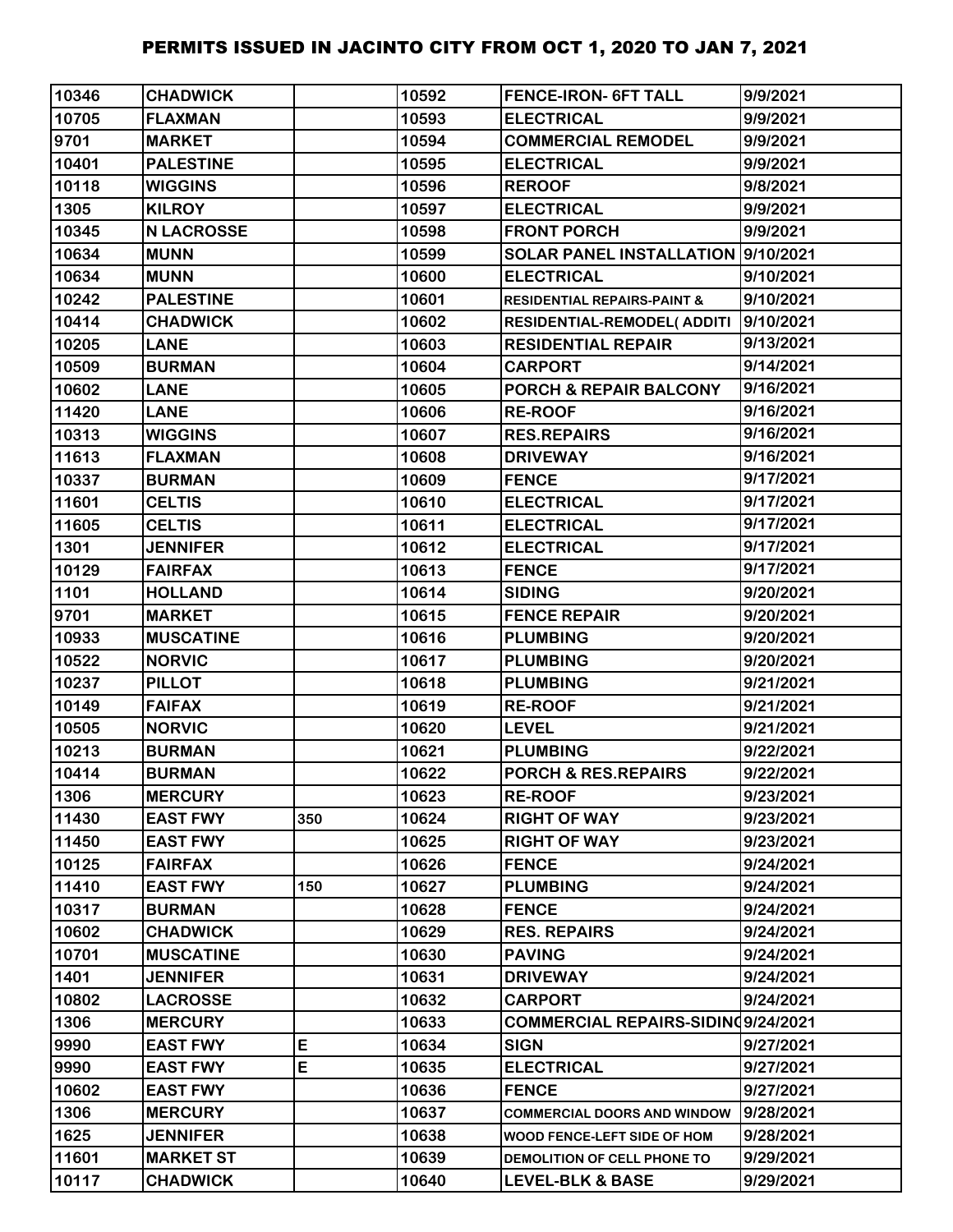| 10725 | <b>NORVIC</b>     |     | 10641 | <b>LEVEL-BLK &amp; BASE</b>               | 9/30/2021  |
|-------|-------------------|-----|-------|-------------------------------------------|------------|
| 11015 | <b>MARKET</b>     | B   | 10642 | <b>COMMERCIAL (DOORS)</b>                 | 10/4/2021  |
| 1705  | <b>SERPENTINE</b> |     | 10643 | <b>PLUMBING</b>                           | 10/4/2021  |
| 10138 | <b>NORVIC</b>     |     | 10644 | <b>RESIDENTIAL REPAIRS</b>                | 10/4/2021  |
| 10530 | <b>MUNN</b>       |     | 10645 | <b>RESIDENTIAL RE-ROOF</b>                | 10/4/2021  |
| 10333 | <b>PILLOT</b>     |     | 10646 | PAVING-F.PORCH CEMENT REP.                | 10/4/2021  |
| 10410 | <b>PALESTINE</b>  |     | 10647 | <b>RAISE ROOF PITCH &amp; RES.REPAIRS</b> | 10/4/2021  |
| 10321 | <b>CHADWICK</b>   |     | 10648 | <b>RE-ROOF</b>                            | 10/5/2021  |
| 10522 | <b>NORVIC</b>     |     | 10649 | <b>RES.REP (Boiler Closet)</b>            | 10/5/2021  |
| 10410 | <b>PALESTINE</b>  |     | 10650 | <b>ELECTRICAL</b>                         | 10/5/2021  |
| 10213 | <b>BURMAN</b>     |     | 10651 | <b>PLUMBING</b>                           | 10/6/2021  |
| 9990  | <b>EAST FWY</b>   | B   | 10652 | <b>COMMERCIAL REMODEL</b>                 | 10/6/2021  |
| 10422 | <b>S OSWEGO</b>   |     | 10653 | <b>RESIDENTIAL REPAIRS</b>                | 10/6/2021  |
| 10610 | <b>BURMAN</b>     |     | 10654 | <b>MECHANICAL</b>                         | 10/6/2021  |
| 10906 | <b>MUSCATINE</b>  |     | 10655 | <b>WOOD FENCE</b>                         | 10/7/2021  |
| 10342 | <b>NORVIC</b>     |     | 10656 | <b>RESIDENTIAL ADDITION</b>               | 10/7/2021  |
| 10609 | <b>LANE</b>       |     | 10657 | <b>RESIDENTIAL REPAIRS</b>                | 10/7/2021  |
| 9990  | <b>EAST FWY</b>   | B   | 10658 | <b>PLUMBING</b>                           | 10/7/2021  |
| 9990  | <b>EAST FWY</b>   | B   | 10659 | <b>ELECTRICAL</b>                         | 10/7/2021  |
| 9990  | <b>EAST FWY</b>   | B   | 10660 | <b>MECHANICAL</b>                         | 10/8/2021  |
| 10609 | <b>LANE</b>       |     | 10661 | <b>PLUMBING</b>                           | 10/8/2021  |
| 1737  | <b>CHESTON</b>    |     | 10662 | <b>PLUMBING</b>                           | 10/8/2021  |
| 10606 | <b>PILLOT</b>     |     | 10663 | <b>BACK PORCH</b>                         | 10/8/2021  |
| 1513  | <b>SHERYL</b>     |     | 10664 | <b>RESIDENTIAL REPIRS</b>                 | 10/8/2021  |
| 10150 | <b>PILLOT</b>     |     | 10665 | <b>RESIDENTIAL REPAIR</b>                 | 10/11/2021 |
| 10150 | <b>PILLOT</b>     |     | 10666 | <b>ELECTRICAL</b>                         | 10/11/2021 |
| 10138 | <b>FLAXMAN</b>    |     | 10667 | <b>SOLAR PANELS</b>                       | 10/11/2021 |
| 10138 | <b>FLAXMAN</b>    |     | 10668 | <b>ELECTRICAL</b>                         | 10/11/2021 |
| 10913 | <b>OSWEGO</b>     |     | 10669 | <b>RESIDENTIAL RE-ROOF</b>                | 10/11/2021 |
| 10314 | <b>EAST FWY</b>   | B   | 10670 | <b>ELECTRICAL</b>                         | 10/12/2021 |
| 10337 | <b>PILLOT</b>     |     | 10671 | <b>ELECTRICAL</b>                         | 10/13/2021 |
| 10921 | <b>WIGGINS</b>    |     | 10672 | <b>DEMOLITION</b>                         | 10/13/2021 |
| 10921 | <b>WIGGINS</b>    |     | 10673 | <b>NEW RESIDENTIAL HOME</b>               | 10/13/2021 |
| 10230 | <b>EAST FWY</b>   | 2/3 | 10674 | <b>R.O.W(INSTALL SM</b>                   | 10/14/2021 |
| 10502 | <b>PILLOT</b>     |     | 10675 | <b>REPLACE SIDING</b>                     | 10/14/2021 |
| 10909 | <b>MUSCATINE</b>  |     | 10676 | <b>RESIDENTIAL REPAIR</b>                 | 10/14/2021 |
| 10610 | <b>BURMAN</b>     |     | 10677 | <b>ELECTRICAL</b>                         | 10/14/2021 |
| 11410 | <b>EAST FWY</b>   | 150 | 10678 | <b>FIRE PROTECTION</b>                    | 10/15/2021 |
| 10529 | <b>LACROSSE</b>   |     | 10679 | <b>REROOF</b>                             | 10/15/2021 |
| 4202  | <b>FIDELITY</b>   |     | 10680 | <b>SIGN</b>                               | 10/15/2021 |
| 4202  | <b>FIDELITY</b>   |     | 10681 | <b>ELECTRICAL</b>                         | 10/15/2021 |
| 11117 | <b>MARKET</b>     |     | 10682 | <b>FENCE</b>                              | 10/15/2021 |
| 10134 | <b>PALESTINE</b>  |     | 10683 | <b>PLUMBING</b>                           | 10/18/2021 |
| 9990  | <b>EAST FWY</b>   | B   | 10684 | <b>PLUMBING</b>                           | 10/18/2021 |
| 10433 | <b>PALESTINE</b>  |     | 10685 | <b>RE-ROOF ONLY</b>                       | 10/19/2021 |
| 10433 | <b>PALESTINE</b>  |     | 10686 | <b>DRIVEWAY-HAS DIP-GUTTER</b>            | 10/19/2021 |
| 10525 | <b>BURMAN</b>     |     | 10687 | <b>PLUMBING</b>                           | 10/19/2021 |
| 10214 | <b>PALESTINE</b>  |     | 10688 | <b>LEVEL-SLAB</b>                         | 10/19/2021 |
| 10606 | <b>CHADWICK</b>   |     | 10689 | <b>ACCESSORY BUILDING</b>                 | 10/19/2021 |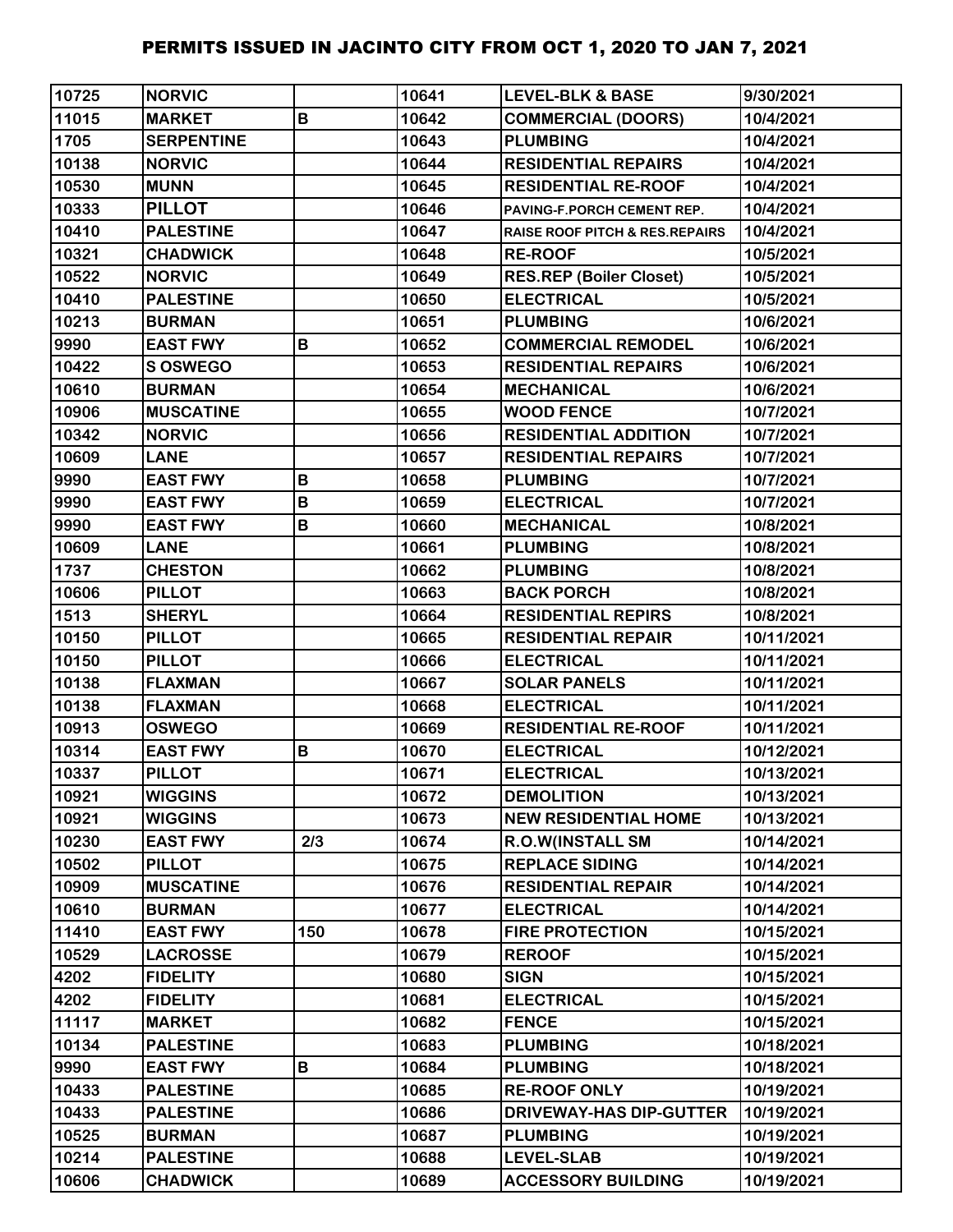| 1606  | <b>BELIN</b>      |   | 10690 | <b>PLUMBING</b>                            | 10/19/2021 |
|-------|-------------------|---|-------|--------------------------------------------|------------|
| 1638  | <b>BELIN</b>      |   | 10691 | <b>GRADE/FILL DIRT</b>                     | 10/19/2021 |
| 10149 | <b>FLAXMAN</b>    |   | 10692 | <b>REROOF</b>                              | 10/20/2021 |
| 10912 | <b>EAST FWY</b>   |   | 10693 | <b>WALL SIGN</b>                           | 10/20/2021 |
| 10912 | <b>EAST FWY</b>   |   | 10694 | DOUBLE SIDED SIGN ON POLE 10/20/2021       |            |
| 10149 | <b>FAIRFAX</b>    |   | 10695 | <b>PLUMBING</b>                            | 10/20/2021 |
| 1501  | <b>JENNIFER</b>   |   | 10696 | <b>RESIDENTIAL REPAIRS</b>                 | 10/21/2021 |
| 10114 | <b>PALESTINE</b>  |   | 10697 | NEW RESIDENTIAL - BUILDING 10/21/2021      |            |
| 1638  | <b>BELIN</b>      |   | 10698 | <b>WOOD FENCE</b>                          | 10/21/2021 |
| 10909 | <b>MUSCATINE</b>  |   | 10699 | BLOCK & BASE FOUNDATION 10/21/2021         |            |
| 10522 | <b>FLAXMAN</b>    |   | 10700 | <b>DRIVEWAY</b>                            | 10/21/2021 |
| 10226 | <b>MUNN</b>       |   | 10701 | <b>RESIDENTIAL RE-ROOF</b>                 | 10/22/2021 |
| 10125 | <b>RUMAR</b>      |   | 10702 | RESD REP-BTHRM FLRS/SHWR 10/22/2021        |            |
| 10521 | <b>NORVIC</b>     |   | 10703 | ACCESSORY BUILDING-SHED 10/25/2021         |            |
| 10117 | <b>PALESTINE</b>  |   | 10704 | RES.REPAIRS(SIDING, PAINT, F   10/25/2021  |            |
| 10518 | <b>WIGGINS</b>    |   | 10705 | <b>ACCESSORY BUILDING</b>                  | 10/25/2021 |
| 10725 | <b>NORVIC</b>     |   | 10706 | <b>PLUMBING</b>                            | 10/25/2021 |
| 10409 | <b>N LACROSSE</b> |   | 10707 | <b>RESIDENTIAL REPAIRS</b>                 | 10/26/2021 |
| 10530 | <b>NORVIC</b>     |   | 10708 | <b>REPLACE SIDING</b>                      | 10/26/2021 |
| 1405  | <b>HOLLAND</b>    |   | 10709 | <b>PLUMBING</b>                            | 10/27/2021 |
| 10608 | <b>OSWEGO</b>     |   | 10710 | <b>SOLAR PANELS</b>                        | 10/27/2021 |
| 10608 | <b>OSWEGO</b>     |   | 10711 | <b>ELECTRICAL</b>                          | 10/27/2021 |
| 10333 | <b>MUNN</b>       |   | 10712 | <b>RESIDENTIAL RE-ROOF</b>                 | 10/27/2021 |
| 10905 | <b>VERANO</b>     |   | 10713 | <b>PLUMBING</b>                            | 10/28/2021 |
| 10433 | <b>PALESTINE</b>  |   | 10714 | <b>ELECTRICAL</b>                          | 10/28/2021 |
| 10237 | <b>PILLOT</b>     |   | 10715 | <b>ELECTRICAL</b>                          | 10/28/2021 |
| 10209 | <b>FLAXMAN</b>    |   | 10716 | <b>RESIDENTIAL RE-ROOF</b>                 | 10/28/2021 |
| 1613  | <b>MERCURY</b>    |   | 10717 | <b>MECHANICAL</b>                          | 10/29/2021 |
| 10114 | <b>PALESTINE</b>  |   | 10718 | <b>PLUMBING</b>                            | 10/29/2021 |
| 11506 | <b>LANE</b>       |   | 10719 | <b>ELECTRICAL</b>                          | 10/29/2021 |
| 10901 | <b>LACROSSE</b>   |   | 10720 | <b>WOOD FENCE 6FT TALL</b>                 | 11/1/2021  |
| 10901 | <b>OSWEGO</b>     |   | 10721 | <b>NEW GARAGE FOUNDATION ONL 11/1/2021</b> |            |
| 1613  | <b>MERCURY</b>    |   | 10722 | <b>DRIVEWAY</b>                            | 11/1/2021  |
| 10334 | <b>FAIRFAX</b>    |   | 10723 | <b>FENCE AND SIDING</b>                    | 11/1/2021  |
| 10345 | <b>FLAXMAN</b>    |   | 10724 | <b>DRIVEWAY</b>                            | 11/1/2021  |
| 10605 | <b>BURMAN</b>     |   | 10725 | <b>REROOF</b>                              | 11/1/2021  |
| 10203 | <b>MARKET</b>     | Н | 10726 | <b>ELECTRICAL</b>                          | 11/1/2021  |
| 1529  | <b>JENNIFER</b>   |   | 10727 | <b>PLUMBING</b>                            | 11/2/2021  |
| 10421 | <b>MUSCATINE</b>  |   | 10728 | <b>FOUNDATION REPAIR</b>                   | 11/3/2021  |
| 10118 | <b>MUNN</b>       |   | 10729 | <b>DEMOLITION (GARAGE)</b>                 | 11/3/2021  |
| 10150 | <b>WIGGINS</b>    |   | 10730 | <b>REROOF</b>                              | 11/3/2021  |
| 10202 | <b>WIGGINS</b>    |   | 10732 | <b>RESIDENTIAL RE-ROOF</b>                 | 11/5/2021  |
| 10734 | <b>NORVIC</b>     |   | 10734 | <b>ELECTRICAL</b>                          | 11/5/2021  |
| 10237 | <b>PILLOT</b>     |   | 10735 | <b>MECHANICAL</b>                          | 11/5/2021  |
| 10706 | <b>LACROSSE</b>   |   | 10736 | <b>PLUMBING</b>                            | 11/8/2021  |
| 1726  | <b>BELIN</b>      |   | 10737 | <b>RESIDENTIAL REPAIRS</b>                 | 11/8/2021  |
| 11021 | <b>FLAXMAN</b>    |   | 10738 | <b>REROOF</b>                              | 11/8/2021  |
| 10342 | <b>NORVIC</b>     |   | 10739 | <b>ELECTRICAL</b>                          | 11/8/2021  |
| 10713 | <b>MUSCATINE</b>  |   | 10740 | <b>ELECTRICAL</b>                          | 11/8/2021  |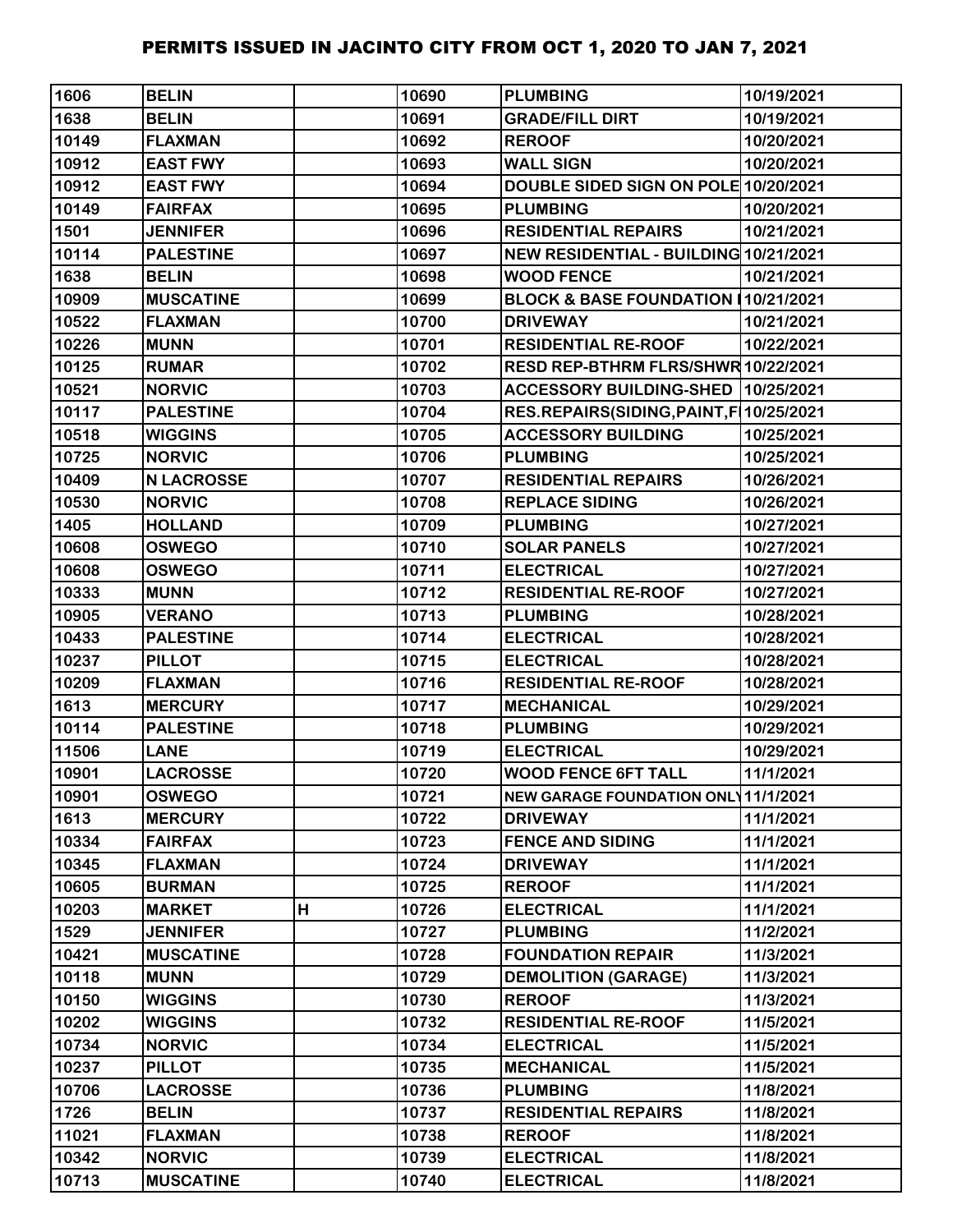| 10905 | <b>INVIERNO</b>   | 10741 | <b>DEMOLITION</b>                        | 11/8/2021  |
|-------|-------------------|-------|------------------------------------------|------------|
| 10214 | <b>PALESTINE</b>  | 10742 | <b>RESIDENTIAL REPAIRS</b>               | 11/9/2021  |
| 10701 | <b>PILLOT</b>     | 10743 | <b>ELECTRICAL</b>                        | 11/9/2021  |
| 10317 | <b>MUNN</b>       | 10744 | <b>REROOF</b>                            | 11/9/2021  |
| 1514  | <b>BELIN</b>      | 10745 | <b>RESIDENTIAL ADDITION</b>              | 11/10/2021 |
| 10230 | EAST FWY 2/3      | 10746 | <b>ELECTRICAL</b>                        | 11/10/2021 |
| 10142 | <b>NORVIC</b>     | 10747 | <b>PLUMBING - GTO</b>                    | 11/10/2021 |
| 10706 | <b>FLAXMAN</b>    | 10748 | <b>SIDING</b>                            | 11/10/2021 |
| 11617 | <b>LORD</b>       | 10749 | <b>FENCE (GATE)</b>                      | 11/11/2021 |
| 10634 | <b>CHADWICK</b>   | 10750 | <b>ELECTRICAL</b>                        | 11/11/2021 |
| 10743 | <b>NORVIC</b>     | 10751 | <b>PLUMBING</b>                          | 11/11/2021 |
| 10401 | <b>FLAXMAN</b>    | 10752 | <b>SIDING, WINDOWS &amp; DOORS</b>       | 11/11/2021 |
| 10230 | <b>EAST FWY</b>   | 10753 | <b>PLUMBING</b>                          | 11/11/2021 |
| 11420 | <b>LANE</b>       | 10754 | <b>ELECTRICAL</b>                        | 11/11/2021 |
| 10345 | <b>N LACROSSE</b> | 10755 | <b>SIDING AND WINDOWS</b>                | 11/12/2021 |
| 1513  | <b>SHERYL</b>     | 10756 | <b>ELECTRICAL</b>                        | 11/12/2021 |
| 11500 | <b>EAST FWY</b>   | 10757 | <b>ELECTRICAL - SIGN</b>                 | 11/12/2021 |
| 11500 | <b>EAST FWY</b>   | 10758 | SIGN A, B, C & D                         | 11/12/2021 |
| 1708  | <b>KERBY</b>      | 10759 | <b>REROOF</b>                            | 11/15/2021 |
| 10705 | <b>MARKET</b>     | 10761 | PAVING-PARKING LOT REPAIR 11/15/2021     |            |
| 11519 | <b>MARKET ST</b>  | 10762 | <b>PLUMBING</b>                          | 11/15/2021 |
| 10101 | <b>NORVIC</b>     | 10763 | <b>REROOF</b>                            | 11/17/2021 |
| 10714 | <b>FLAXMAN</b>    | 10764 | <b>ACCESSORY BUIILDING</b>               | 11/17/2021 |
| 10501 | <b>MUSCATINE</b>  | 10765 | REPLACE SHEET METAL ROOF 11/18/2021      |            |
| 10512 | <b>MUSCATINE</b>  | 10766 | <b>PAVING</b>                            | 11/18/2021 |
| 11519 | <b>MARKET ST</b>  | 10767 | <b>PLUMBING</b>                          | 11/18/2021 |
| 10142 | <b>PALESTINE</b>  | 10768 | <b>CARPORT</b>                           | 11/18/2021 |
| 10409 | N OSWEGO          | 10769 | <b>CARPORT</b>                           | 11/18/2021 |
| 10336 | <b>PALESTINE</b>  | 10770 | <b>SIGN</b>                              | 11/19/2021 |
| 1402  | <b>HOLLAND</b>    | 10771 | <b>MECHANICAL</b>                        | 11/19/2021 |
| 1613  | <b>MERCURY</b>    | 10772 | <b>ELECTRICAL</b>                        | 11/19/2021 |
| 11519 | <b>MARKET ST</b>  | 10773 | <b>PAVING</b>                            | 11/19/2021 |
| 10921 | <b>WIGGINS</b>    | 10774 | <b>PLUMBING</b>                          | 11/19/2021 |
| 10429 | <b>PALESTINE</b>  | 10775 | <b>PAVING</b>                            | 11/19/2021 |
| 11501 | <b>TILIA</b>      | 10776 | RESIDENTIAL ADDITION & REPAIR 11/22/2021 |            |
| 11450 | <b>EAST FWY</b>   | 10777 | NEW LED DIGITAL BILLBOARD 11/22/2021     |            |
| 10832 | <b>LANE</b>       | 10778 | <b>PLUMBING</b>                          | 11/22/2021 |
| 1625  | <b>JENNIFER</b>   | 10779 | <b>PLUMBING</b>                          | 11/22/2021 |
| 10518 | <b>FLAXMAN</b>    | 10780 | <b>REROOF</b>                            | 11/22/2021 |
| 1211  | <b>MERCURY</b>    | 10781 | <b>REPAIR SHED</b>                       | 11/22/2021 |
| 1317  | <b>JENNIFER</b>   | 10782 | <b>REPLACE SIDING</b>                    | 11/22/2021 |
| 10230 | <b>EAST FWY</b>   | 10783 | <b>DEMOLITION</b>                        | 11/23/2021 |
| 10525 | <b>BURMAN</b>     | 10784 | <b>MECHANICAL</b>                        | 11/23/2021 |
| 10525 | <b>BURMAN</b>     | 10785 | <b>ELECTRICAL</b>                        | 11/24/2021 |
| 11216 | <b>MUNN</b>       | 10786 | <b>PLUMBING</b>                          | 11/24/2021 |
| 10230 | <b>EAST FWY</b>   | 10787 | NEW COMMERCIAL - BUILDING 11/24/2021     |            |
| 10909 | <b>MUSCATINE</b>  | 10788 | <b>RESIDENTIAL RE-ROOF</b>               | 11/24/2021 |
| 10810 | <b>BURMAN</b>     | 10789 | <b>PAVING</b>                            | 11/29/2021 |
| 10101 | <b>FLAXMAN</b>    | 10790 | <b>PLUMBING</b>                          | 11/29/2021 |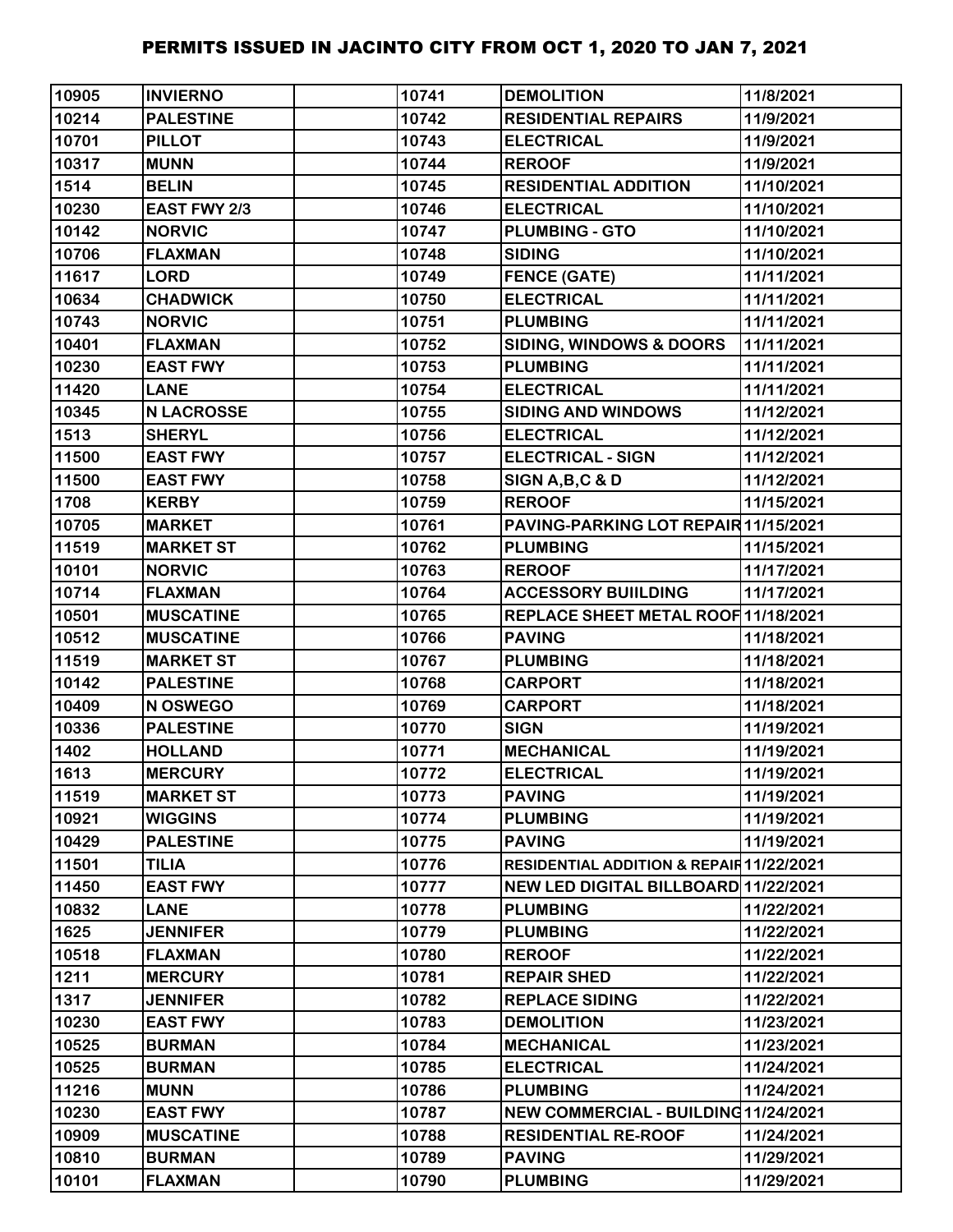| 11020 | <b>MUNN</b>      | 10791 | <b>CARPORT</b>                        | 11/29/2021 |
|-------|------------------|-------|---------------------------------------|------------|
| 10214 | <b>PALESTINE</b> | 10792 | <b>PLUMBING</b>                       | 11/30/2021 |
| 11216 | <b>MUNN</b>      | 10793 | <b>PLUMBING</b>                       | 12/1/2021  |
| 1506  | <b>CHESTON</b>   | 10794 | <b>ACCESSORY BUILDING</b>             | 12/1/2021  |
| 10233 | <b>MUNN</b>      | 10795 | <b>ACCESSORY BUILDING</b>             | 12/2/2021  |
| 10934 | <b>EAST FWY</b>  | 10796 | <b>SIGN</b>                           | 12/3/2021  |
| 10934 | <b>EAST FWY</b>  | 10797 | <b>ELECTRICAL</b>                     | 12/3/2021  |
| 10934 | <b>VERANO</b>    | 10798 | <b>DEMOLITION</b>                     | 12/6/2021  |
| 10214 | <b>PALESTINE</b> | 10799 | <b>ELECTRICAL</b>                     | 12/6/2021  |
| 11016 | <b>MUNN</b>      | 10800 | RESIDENTIAL REPAIRS & LEV   12/6/2021 |            |
| 1301  | <b>JENNIFER</b>  | 10801 | <b>REROOF</b>                         | 12/7/2021  |
| 1402  | <b>HOLLAND</b>   | 10802 | <b>FENCE-IRON BAR</b>                 | 12/7/2021  |
| 10826 | <b>MUSCATINE</b> | 10803 | <b>REPLACE STUCCO SIDING</b>          | 12/8/2021  |
| 10509 | <b>MUNN</b>      | 10804 | ACCESSORY BUILDING (SHED) 12/8/2021   |            |
| 10802 | <b>MUSCATINE</b> | 10805 | <b>FENCE-IRON BAR</b>                 | 12/9/2021  |
| 1734  | <b>BELIN</b>     | 10806 | <b>FENCE</b>                          | 12/9/2021  |
| 10230 | <b>EAST FWY</b>  | 10807 | UNDERGROUND STORAGE TANK 12/9/2021    |            |
| 1705  | <b>CASPERSON</b> | 10808 | <b>REROOF</b>                         | 12/9/2021  |
| 10909 | <b>MUSCATINE</b> | 10809 | <b>DRIVEWAY</b>                       | 12/9/2021  |
| 10921 | <b>WIGGINS</b>   | 10810 | <b>MECHANICAL</b>                     | 12/13/2021 |
| 10729 | <b>PILLOT</b>    | 10811 | <b>ELECTRICAL</b>                     | 12/13/2021 |
| 935   | <b>MERCURY</b>   | 10812 | <b>ELECTRICAL</b>                     | 12/14/2021 |
| 10921 | <b>WIGGINS</b>   | 10813 | <b>PLUMBING</b>                       | 12/14/2021 |
| 10325 | <b>MARKET C</b>  | 10814 | <b>MECHANICAL</b>                     | 12/14/2021 |
| 10821 | <b>MUSCATINE</b> | 10815 | <b>PLUMBING</b>                       | 12/14/2021 |
| 10114 | <b>PALESTINE</b> | 10816 | <b>ELECTRICAL</b>                     | 12/14/2021 |
| 10921 | <b>WIGGINS</b>   | 10817 | <b>ELECTRICAL</b>                     | 12/15/2021 |
| 10729 | <b>PILLOT</b>    | 10818 | <b>REPLACE WINDOW,</b>                | 12/15/2021 |
| 10237 | <b>PILLOT</b>    | 10819 | <b>DRIVEWAY AND PA</b>                | 12/15/2021 |
| 10633 | <b>FLAXMAN</b>   | 10820 | <b>NEW RESIDENTIAL HOUSE</b>          | 12/15/2021 |
| 10502 | <b>PALESTINE</b> | 10821 | <b>FENCE</b>                          | 12/15/2021 |
| 1405  | <b>HOLLAND</b>   | 10822 | <b>FIRE PROTECTION</b>                | 12/16/2021 |
| 10114 | <b>PALESTINE</b> | 10823 | <b>MECHANICAL</b>                     | 12/16/2021 |
| 10138 | <b>PILLOT</b>    | 10824 | <b>ACCESSORY BUILDING</b>             | 12/16/2021 |
| 10317 | <b>MUNN</b>      | 10825 | REPLACE WINDOWS & PAVING12/20/2021    |            |
| 10434 | <b>PILLOT</b>    | 10826 | <b>NEW MAIL BOX</b>                   | 12/21/2021 |
| 10142 | <b>NORVIC</b>    | 10827 | <b>FOUNDATION REPAIR</b>              | 12/22/2021 |
| 11509 | <b>FLAXMAN</b>   | 10828 | <b>RESIDENTIAL REMODEL</b>            | 12/22/2021 |
| 1430  | <b>HORATIO</b>   | 10829 | <b>PLUMBING</b>                       | 12/27/2021 |
| 10122 | <b>WIGGINS</b>   | 10830 | <b>REPLACE SIDING</b>                 | 12/28/2021 |
| 10608 | <b>OSWEGO</b>    | 10831 | <b>DRIVEWAY</b>                       | 12/28/2021 |
| 10230 | <b>EAST FWY</b>  | 10832 | <b>PLUMBING</b>                       | 12/28/2021 |
| 1301  | <b>JENNIFER</b>  | 10833 | <b>ACCESSORY BUILDING</b>             | 12/28/2021 |
| 1713  | <b>HOLLAND</b>   | 10834 | <b>ACCESSORY BLDG- (C</b>             | 12/29/2021 |
| 10317 | <b>WIGGINS</b>   | 10835 | <b>ELECTRICAL</b>                     | 12/29/2021 |
| 10912 | <b>EAST FWY</b>  | 10836 | <b>COMMERCIAL REMODEL</b>             | 12/29/2021 |
| 10101 | <b>PILLOT</b>    | 10837 | <b>ELECTRICAL</b>                     | 12/29/2021 |
| 10410 | N OSWEGO         | 10838 | <b>CARPORT-METAL/GALV</b>             | 12/30/2021 |
| 10230 | <b>EAST FWY</b>  | 10839 | <b>ELECTRICAL</b>                     | 1/3/2022   |